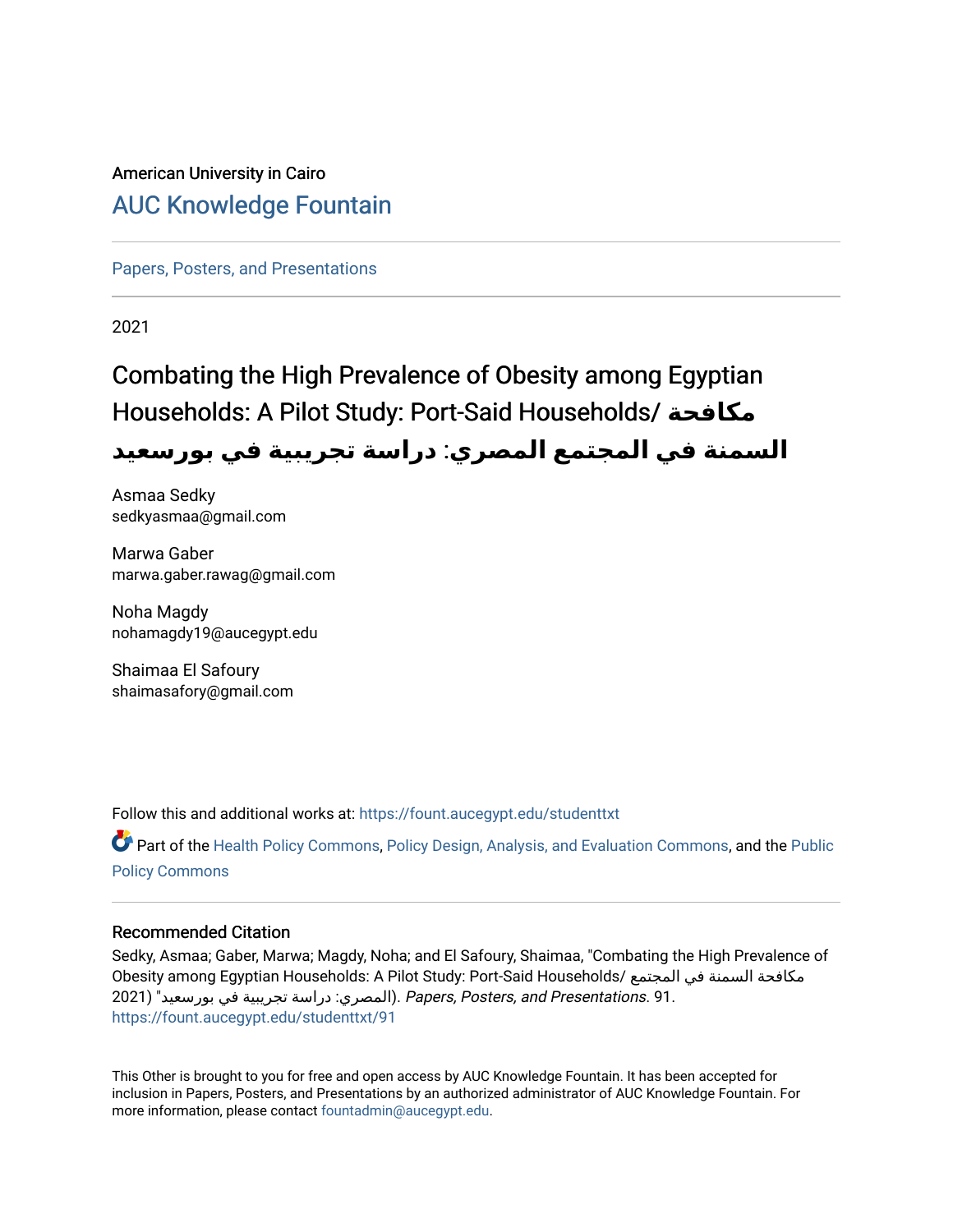

### THE PUBLIC POLICY HUB

**Combating the High Prevalence of Obesity among<br>Egyptian Households<br>A Pilot Study: Port-Said Households<br>A Policy Paper** 



Prepared by\*

**Asmaa Sedky Marwa Gaber Noha Magdy Shaimaa El Safoury** 

Under the supervision of: **Dr. Noura Wahby**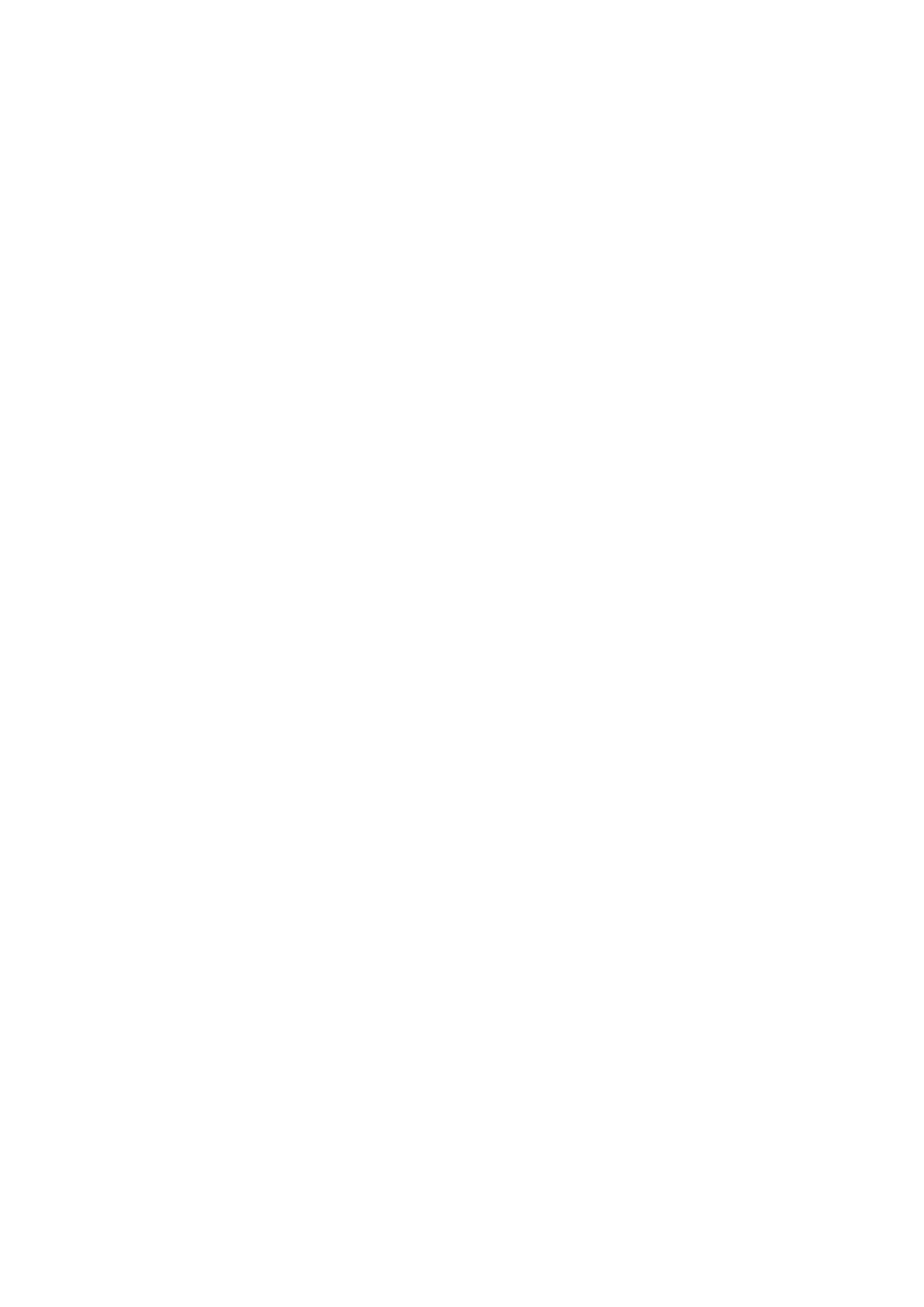# Combating the High Prevalence of Obesity among Egyptian Households A Pilot Study: Port-Said Households

A Policy Paper

Prepared by\*  **Asmaa Sedky Marwa Gaber Noha Magdy Shaimaa El Safoury**

Under the supervision of:

### **Dr. Noura Wahby**

 Assistant Professor, Department of Public Policy and Administration The School of Global Affairs and Public Policy (GAPP) The American University in Cairo (AUC))

**June 2021**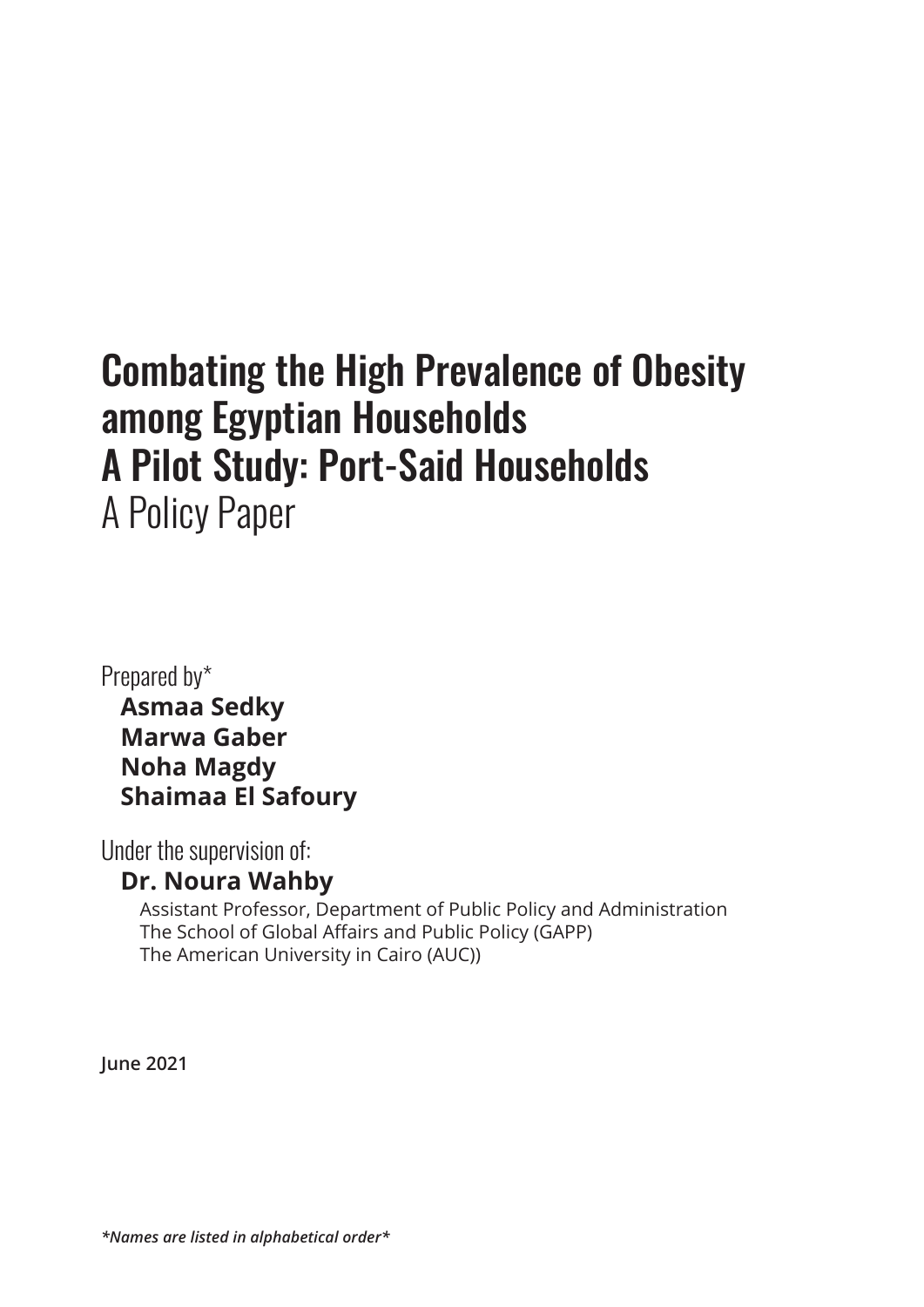Published by:

**The Public Policy HUB The School of Global Affairs and Public Policy (GAPP) The American University in Cairo (AUC)**

### **Project Director:**

Dr. Laila El Baradei, Professor of Public Administration

### **Project Co-Director:**

Dr. Shahjahan Bhuiyan, Associate Professor of Public Administration & Associate Dean of Undergraduate Studies & Administration

### **Senior Project Manager:**

Mohamed Kadry, MPP

### **Senior Project Specialist:**

Waleed Wagdy El-Deeb

### **Senior Communication & Outreach Specialist:**

Ghadeer Ahmed Ali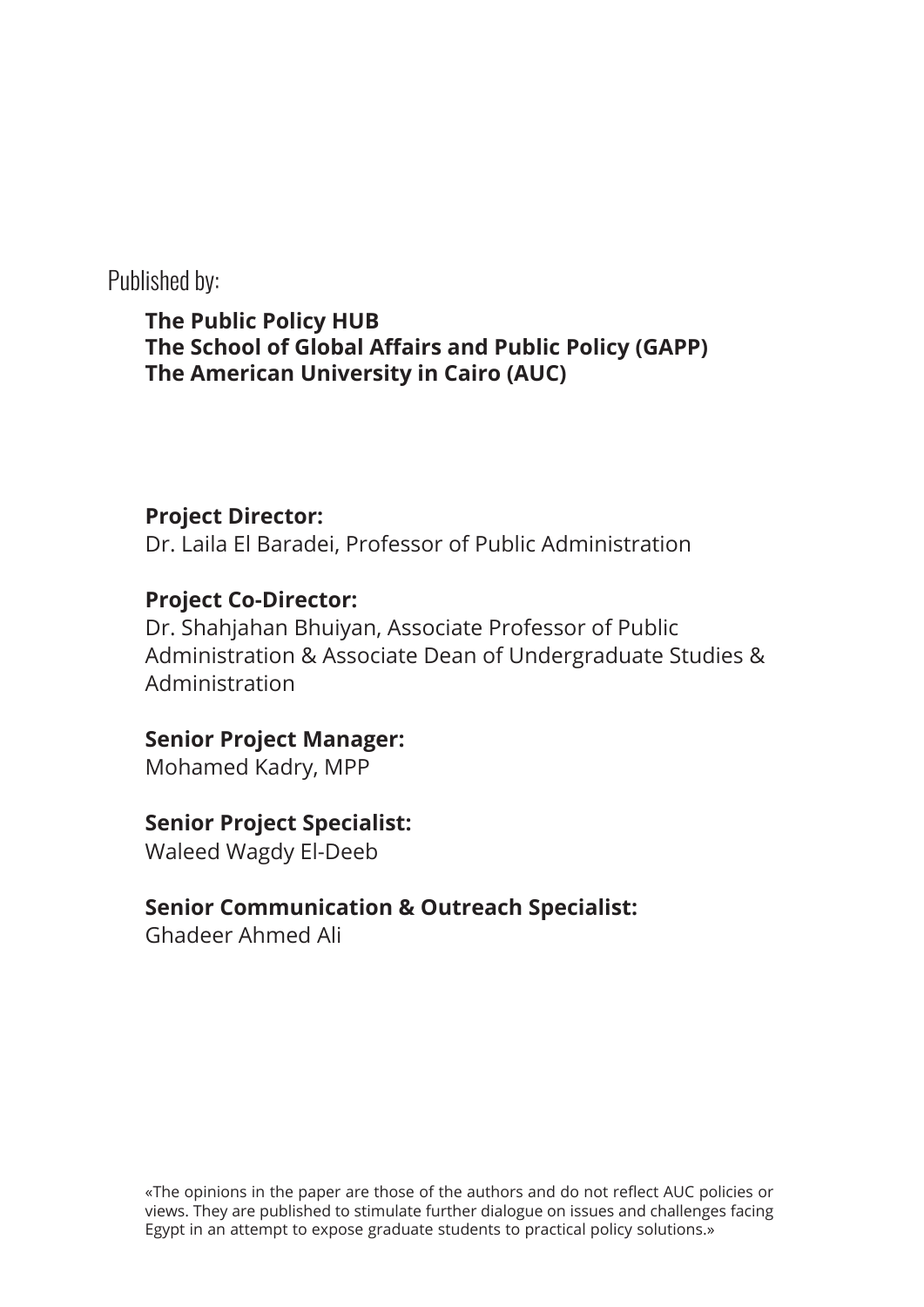| <b>Executive Summary</b>                                                                         | 1              |
|--------------------------------------------------------------------------------------------------|----------------|
| <b>Section I- Background</b>                                                                     | $\overline{2}$ |
| Global context                                                                                   | $\overline{2}$ |
| International experiences                                                                        | $\overline{2}$ |
| State of obesity in Egypt                                                                        | 3              |
| National policies to combat obesity in Egypt<br>$\bullet$                                        | 5              |
| <b>Section II- Problem Statement</b>                                                             | $\overline{7}$ |
| Significance of the problem<br>٠                                                                 | 7              |
| Problem statement                                                                                | 7              |
| <b>Target beneficiaries</b>                                                                      | 8              |
| <b>Stakeholder Analysis</b>                                                                      | 9              |
| <b>Section III- Policy Alternatives</b><br>11                                                    |                |
| Alternative 1: Adjusting the Egyptian subsidy system                                             | 11             |
| Alternative 2: Organizing nutritional follow-up services within family<br>13<br>medical centers. |                |
| Alternative 3: Providing Facts Labels by the National Food Safety Authority                      | 15             |
| Alternative 4: Organizing university sports championships for fitness                            | 16             |
| <b>Section IV- Conclusion and Recommendations</b>                                                | 17             |
| <b>Section V References</b>                                                                      |                |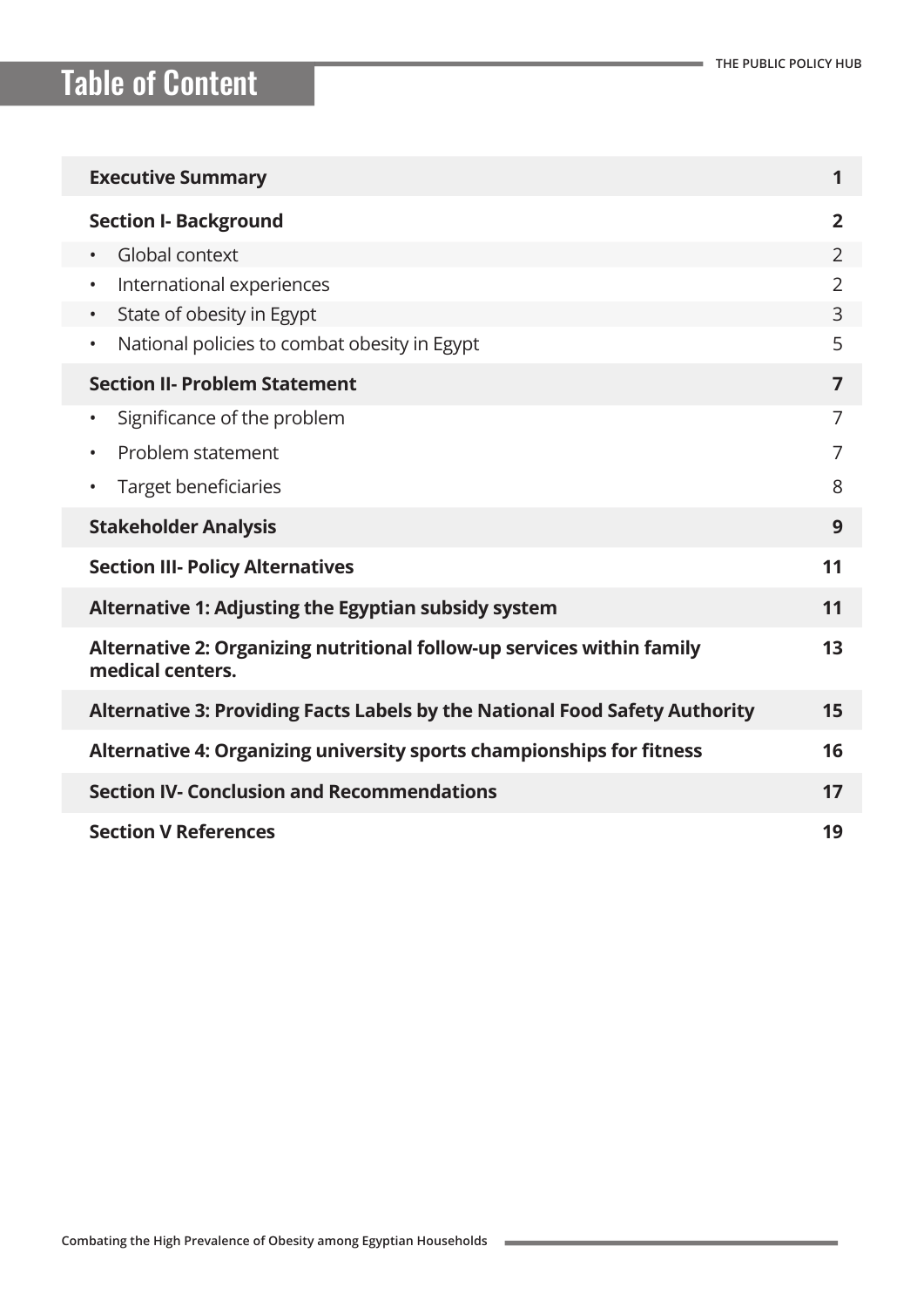### Executive summary

Obesity is a major public health issue in Egypt and its repercussions are not only limited to the health dimension, but also extend to affecting the productive capacity of the citizens. This adversely affects the overall fundamentals of the Egyptian economy. Moreover, there is a current political interest in promoting the health and well-being of the citizens which is reflected in the recent "100 Million Seha" massive initiative that measured the weight and height of millions of Egyptians.

According to the "100 million Seha" initiative, 39.8% of Egyptian adults suffer from obesity. Obesity prevalence can vary according to the geographical location, gender, and socioeconomic class. In addition, obesity is a risk factor for numerous Non-Communicable Diseases (NCD) such as diabetes. This has prompted us to study how to combat obesity among adult Egyptians in urban communities particularly in Port Said governorate. Targeting obesity in adults in Port Said can help Egypt reduce the escalating NCDs among adult Egyptians and enhance the workforce. Therefore, we aim to reduce the obesity rate in Egyptian adults by 5 percentage points in the coming 5 years.

Four stakeholders were targeted in this study: the Ministry of Health and Population, the Ministry of Supply and Internal Trade, the National Food Safety Authority, and the Supreme Council for Universities. Furthermore, four alternatives are proposed: adjusting the Egyptian subsidy system, organizing nutritional follow-up services within family medical centers, providing Nutritional Facts Labels by the National Food Safety Authority, and organizing university sports championships for fitness.

By applying the decision-making rule, which is equity, administrative and political criteria, we recommend adjusting the Egyptian subsidy system.

Solving the problem of obesity requires intensive efforts at the level of the state, the regional community, and even the international level. Utilizing the current resources of the Ministry of Supply and Internal Trade is considerably convenient for controlling and preventing obesity in Egypt. The proposed recommendation, which is adjusting the Egyptian subsidy' system, depends primarily on the role of Ministry of Supply and Internal Trade in securing healthy food items in the ministries' different distribution channels, along with providing healthier variants in the list of subsidized goods.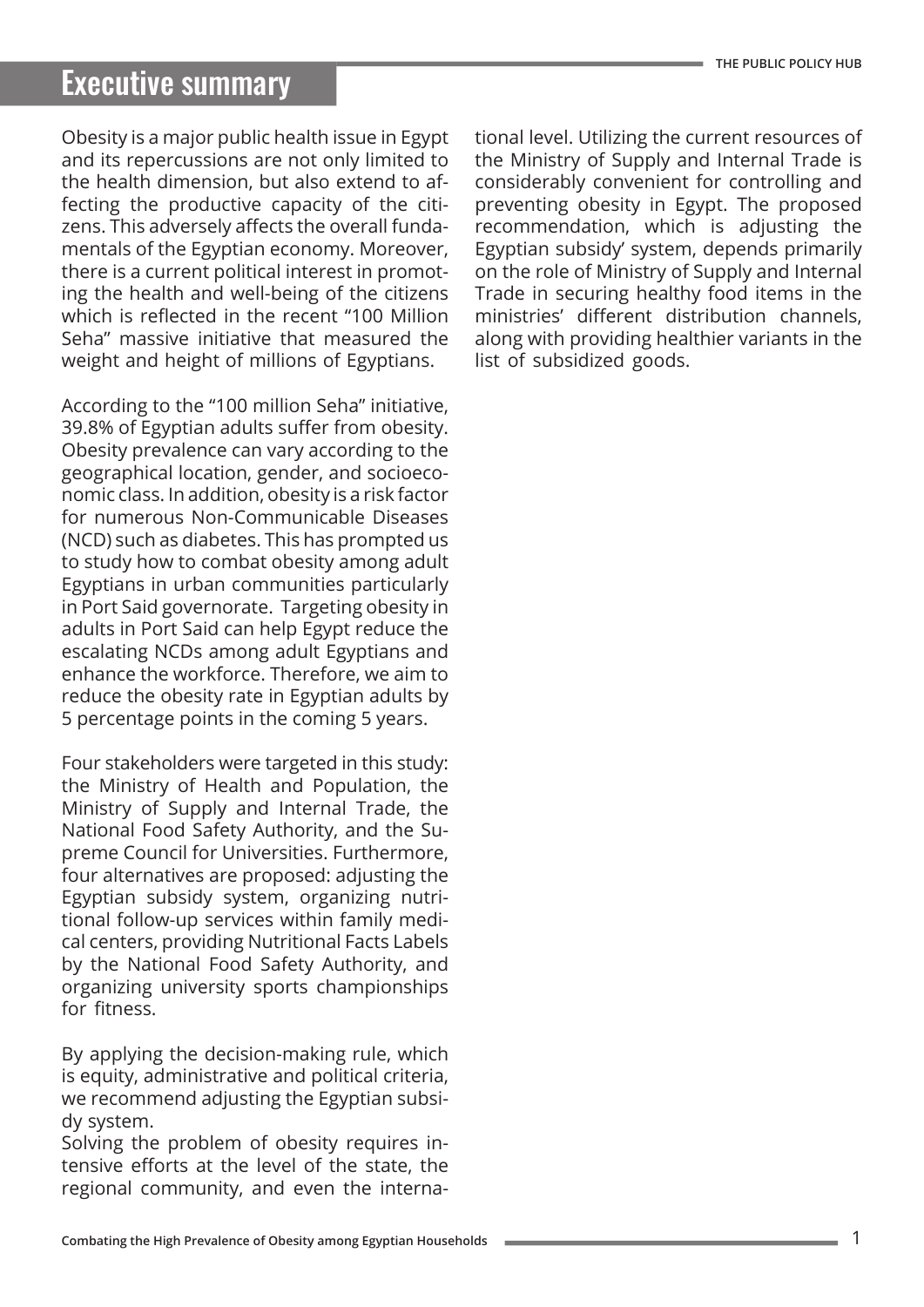#### **Global context**

The World Health Organization (WHO) defines obesity as "abnormal or excessive fat accumulation that presents a risk to health". The body mass index (BMI) measures weightfor-height and is used to measure obesity. The BMI classifies weight into three categories: underweight, overweight, and obesity in adults. Individuals are recognized as overweight for BMI over 25 kg/m2, whereas they are obese for BMI of 30 kg/m2 or above (WHO, 2003). According to the WHO, the total prevalence of obesity among adults is 13.1 in 2016. The prevalence is remarkedly changing when being segregated into males and females; it is 11.1 in males and 15.1 in females (WHO, 2016).

It is worth mentioning that reducing obesity rates is a cornerstone towards achieving the 17 sustainable development goals (SDGs), since 14 of these goals address issues that are relevant to obesity Reducing obesity rates is substantially required to achieve the sustainable development goals (SDGs) (Lobstein & Cooper, 2020). Controlling and preventing obesity will help reduce Non-Communicable Diseases NCDs which it turn will help achieve SDG 2030 goals (Lobstein & Cooper, 2020).

#### **International experiences:**

#### *The United States of America:*

US Obesity rates have been dramatically increasing in the last 40 years in the USA (Chan, 2013). The Center for Disease Control and Prevention (CDC) stated that the USA age-adjusted prevalence of obesity in adults in 1999- 2000 was 30.5%, while in 2017–2018, it increased to 42.4%(Craig M. Hales, 2020). The escalating obesity prevalence can be attributed to the overconsumption of food in addition to the reduction of physical activity(Chan, 2013). In order to reduce these rates, the USA has applied diverse laws, strategies and legislations on the local, state and national levels to prevent and control obesity(Chan,

2013; Chriqui, 2013; Dietz et al., 2009). On the national level, the federal government has invested in the Food, Conservation, and Energy Act of 2008 which substantially increases food supply and availability(Dietz et al., 2009). This bill allotted 54% of the funds to launch nutrition programs which helped increase fruit and vegetables consumption (Dietz et al., 2009). The bill also directs 15% of its funds to subsidize soybean and corn production, widely used in food production such as feeding for cattle. As a result, this helps consumers obtain beef and other products at lower prices (Dietz et al., 2009).

 However, subsidizing soybean and corn can increase the consumption of high caloric beverages such as high-fructose corn syrup which may contribute to the prevalence of obesity (Dietz et al., 2009). The USA has also applied the Safe, Accountable Flexible Efficient Transportation Equity Act to influence citizens' physical activity (Dietz et al., 2009). This bill contributes to metropolitan transportation planning by allowing transportation users to walk approximately for 30 minutes daily (Dietz et al., 2009). State- and local- level legislations have also contributed to obesity prevention and control. For instance, New York City and California states have forced chain restaurants to label the calorie content of their meals on their menu boards. Furthermore, the National Committee for Quality Assurance has approved the 'Healthcare Effectiveness Data and Information Set' (HEDIS), which assists in providing nutrition and physical activity counseling for adults, children, and adolescents. These regular counseling sessions help healthcare providers raise citizens' awareness of their body mass index (BMI) changes (Dietz et al., 2009).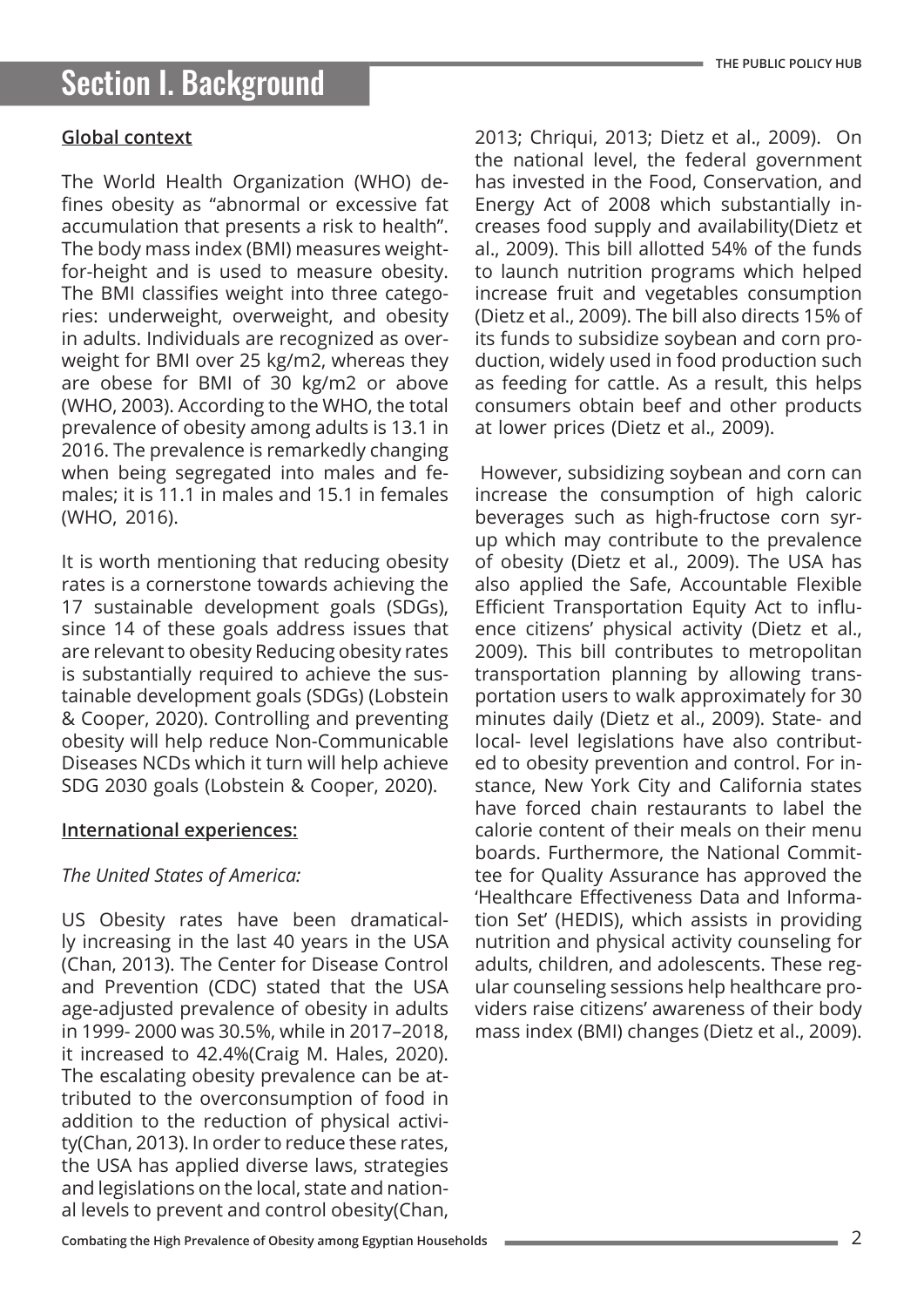#### **State of Obesity in Egypt**

#### *Egypt Rankings of Obesity:*

Obesity is a growing problem in Egypt given its ranking vis a vis other countries in the world. Based upon the World Population Review 2020, Egypt ranked as the highest 19th country in the world and the 7th highest country in the Arab region, with a 32% obesity rate. However, given the high population density in Egypt comparable to its

peers with population equal to 102 million people in 2020, Egypt ranks the 7th country in the world and the 1st in the Arab region regarding the most obese population. (Review, 2020) For more clarification, table (1) indicates Egypt's ranking corresponding to its peers concerning obesity statistics.

#### **Table (1): Egypt's Ranking according to Obesity Statistics**

| <b>Obesity Statistics</b> | <b>Obesity Rate</b> | <b>Density of Obese</b><br>Population |
|---------------------------|---------------------|---------------------------------------|
| Egypt Ranking/World       | 19 <sup>th</sup>    | 7th                                   |
| Egypt Ranking/Arab Region | 7th                 | $1$ st                                |

**Source:** World Population Review. 2020.

[https://worldpopulationreview.com/country-rankings/obesity-rates-by-country](https://worldpopulationreview.com/country-rankings/obesity-rates-by-country  ) 

While obesity is highly prevalent in Egypt, it varies significantly across gender, age, and socio-economic status. On examining the evolution of obesity in Egypt, Figure (1) shows that the obesity rate in Egypt had an increasing trend during the period (2007-2016). As indicated in the figure, the obesity rate in Egypt in 2016 has increased by 6.5 percentage points comparable to 2007. This emphasizes that efforts on the ground to control obesity prevalence are not enough.



**Prevalence of obesity in the adult (+18)**

**Figure 1.** Obesity Prevalence in the Adult Population (18+ Years)

**Source:** Statista. 2020. (Date of Access 26th January, 2020) <https://www.statista.com/statistics/979509/egypt-prevalence-of-obesity-adult-population-aged-18-years-and-older/>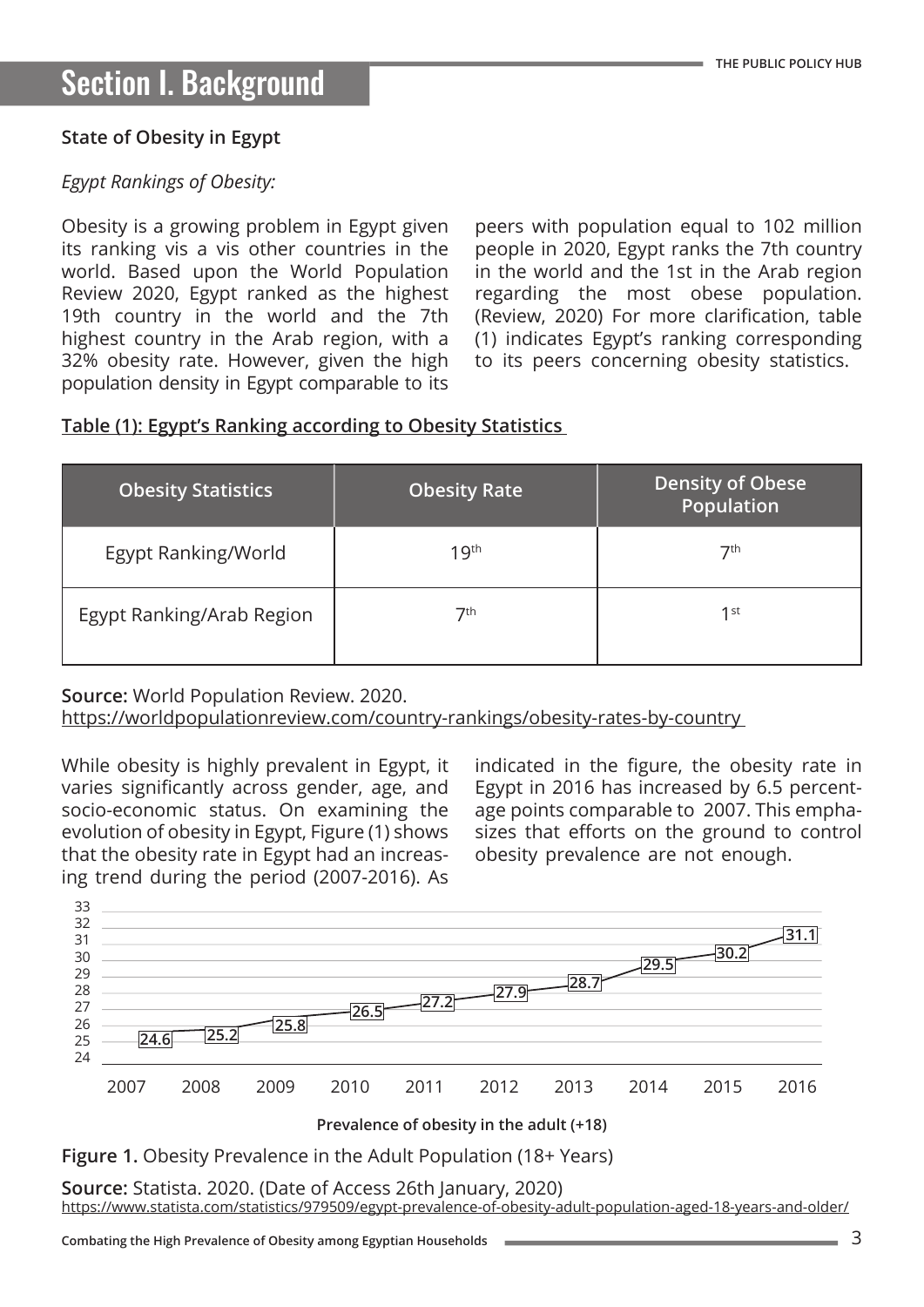#### **Causes of Obesity in Egypt**

The existence of obesity in Egypt is attributed to many factors at the top of which is the cultural ones. Media plays a key role in influencing people's preferences towards food consumption. Promoting for calorie rich food consumption and unbalanced diets has been extended from the television to social media. "Kersh Keepers" is the most famous page on Facebook that promotes fatty food consumption. Moreover, the basic Egyptian lifestyle does not encourage the practice of sports or regular physical activities. For females, especially in the rural areas, it is not socially acceptable to practice sports in

the streets. In addition, the general lifestyle does not promote the consumption of fruits and vegetables.

According to the results of the Demographic Health Survey (DHS) of the year 2015 (the most recent published results), as shown in figure (3), obesity is widespread among low economic classes due to the existence of the food subsidy system that provides food products high in calories and unbalanced health diets (Ecker et al., 2016). On the same token, the wealthier people tend to consume white bread and carbonated drinks (Wassef, 2004).



#### **Figure 2. Obesity Status by Gender and Wealth Quintile in 2015**

**Source:** The Demographic Health Survey Program. 2015. Egypt Health Issues Survey 2015. MOHP and El Zanaty and Associates. <https://dhsprogram.com/pubs/pdf/FR313/FR313.pdf>

According to the UNICEF, around 15% of children under five years old are classified as overweight (UNICEF, 2015), which indicates the incidence of obesity earlier in the family cycle. As demonstrated by figure (2), the incidence of obesity among both males and females has an increasing trend during the period (2000-2016). Moreover, the prevalence of obesity among females is nearly as twice as that among males, as indicated by figure (3). Tadros (2019) mentioned various reasons behind this like the absence of sport activities in the educational institutions, women considering obesity as a sign of beauty, social barriers on practicing physical activities by females.

<sup>1</sup> Unicef. <https://www.unicef.org/egypt/nutrition> (Access Date, 26th January 2020)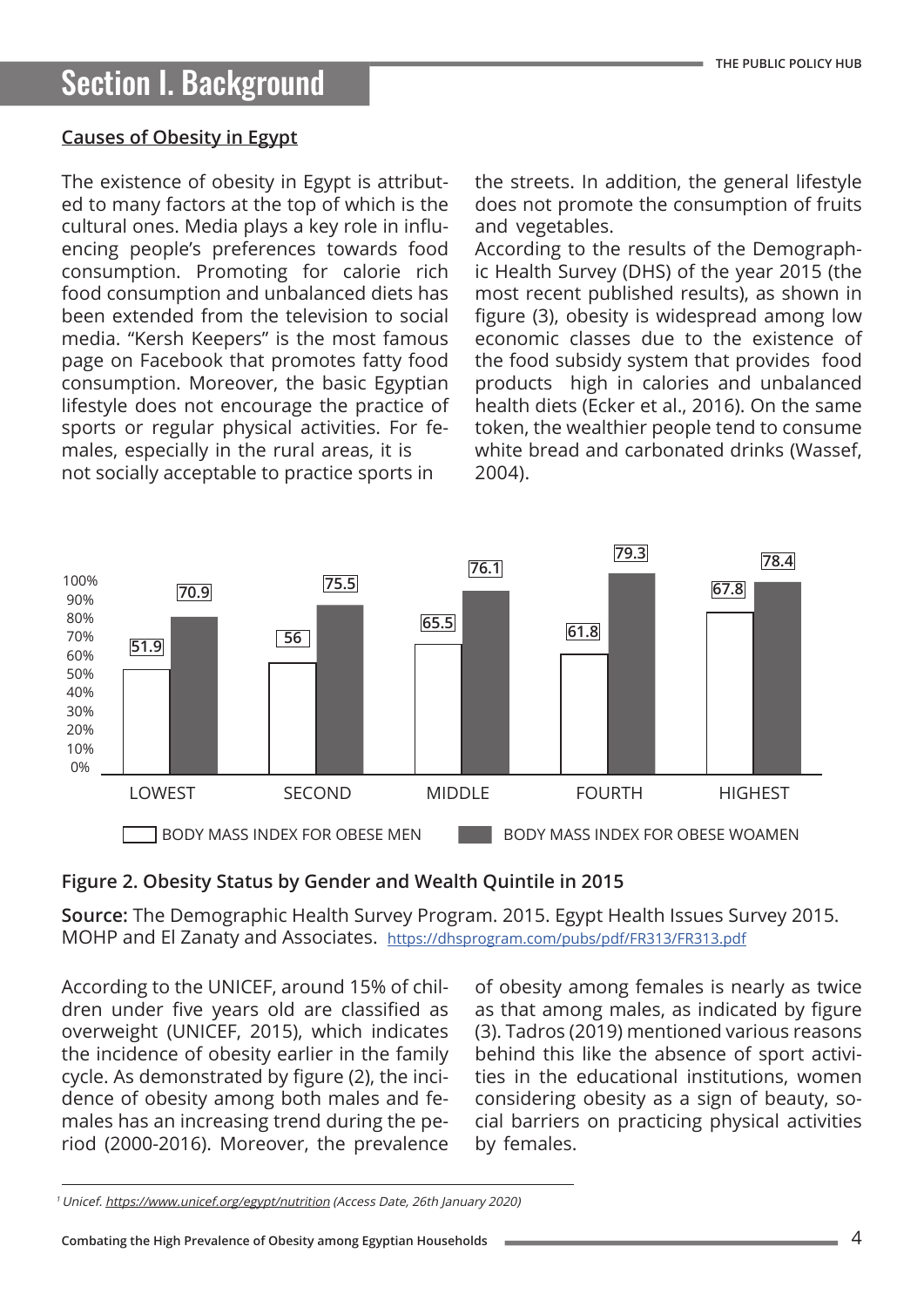# Section I. Background



**Source:** World Bank, World Data Atlas: <https://knoema.com/WBGS2019/gender-statistics> **Figure 3. Prevalence of Obesity by Gender (2000-2016)**

In a nutshell, the roots behind the incidence of obesity in Egypt are various and intertwined which may explain the increase in the obese segments over time, despite the decrease in the obesity rate. Table (1) in the appendix presents the roots behind obesity problem in Egypt based on empirical evidence.

#### **National policies to combat obesity in Egypt**

Managing and controlling obesity in Egypt is undertaken by the government, the private sector, the non-profit organizations and the international organizations (Shahin, 2015).

1. Government Interventions:

Government Interventions to prevent obesity during the last decade in Egypt could be classified into three broad categories:

A. Implementing nationwide programs for raising public awareness and/or tracking and monitoring the state of general health, promoting physical fitness and promoting general fitness. The government depends heavily on media advertisement for communicating its message to the citizens and encourages their participation in such national initiatives. An explicit example of this was the propaganda for the "100 Million Seha" and "Alreyada lel Gami"

program that was applied earlier.

- B. The engagement of government institutions like the National Nutrition Institute is an example in supporting nutritional and health education thorough organizing educational seminars, brochures distribution, conducting evidence-based research in the field of nutrition, and the dissemination of health and nutrition information through the institutions' websites.
- C. Partnerships with international stakeholders in the field of nutrition and health for providing consultancy services, technical support, and finance necessary for optimizing the effectiveness of obesity prevention programs. For example, Egypt's action plan for controlling the spread of noncommunicable disease during (2021-2017) was set based on the mutual efforts of the Egyptian Ministry of Health and the World Health Organization (Eman Ellabany, 2006).

On reviewing the previous government interventions to control obesity in Egypt, the following remarks can be noticed: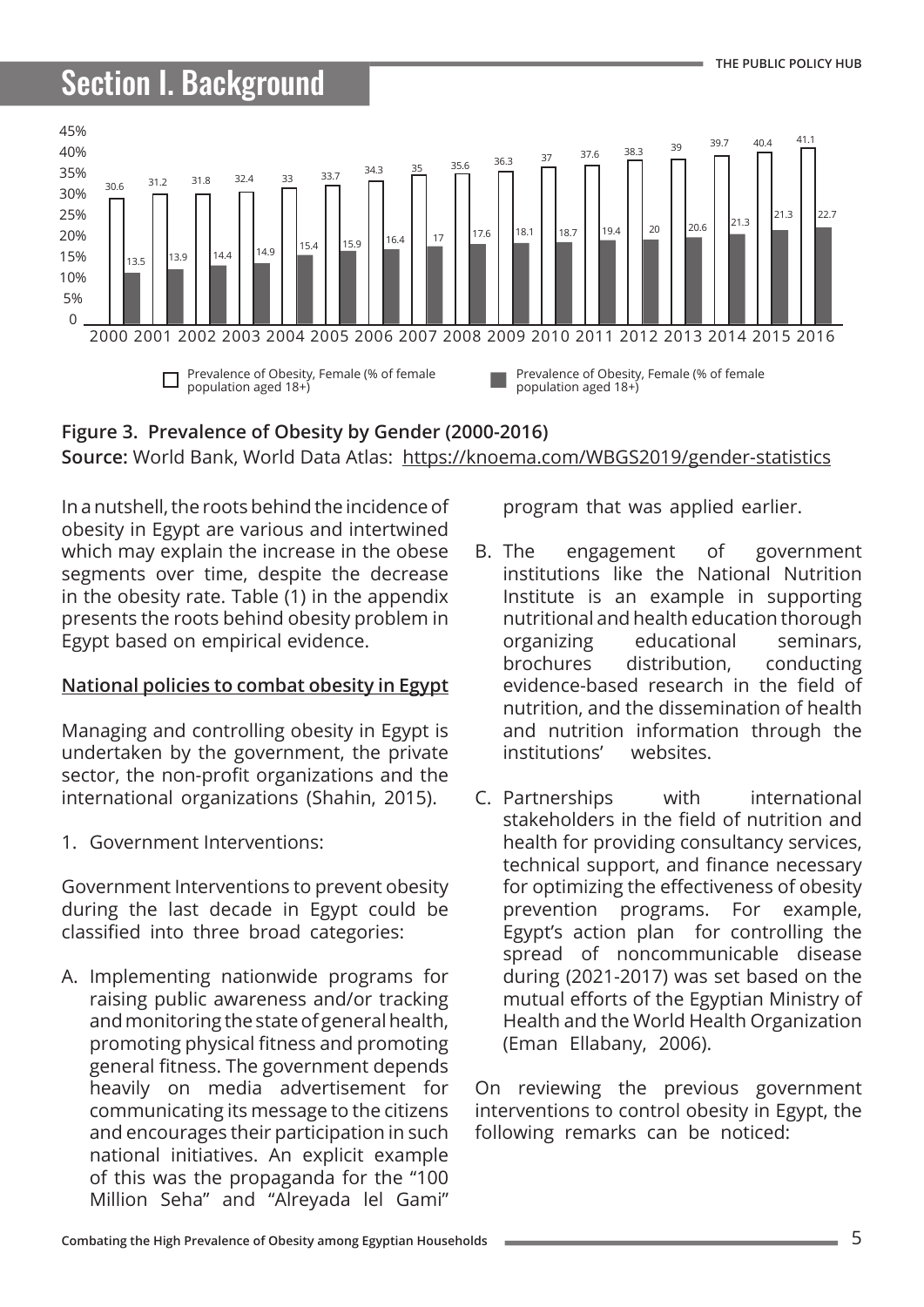# Section I. Background

- Direct interventions to combat obesity hardly exist since preventing obesity is only considered within a wider vision of controlling the diffusion of non-communicable diseases (Shahin, 2015). This raises a question about the effectiveness of these programs compared to the programs that target obesity directly.
- Efforts to prevent obesity are scattered. Consequently, their impact on controlling obesity is still limited given current Egypt's rank of obesity prevalence.
- Some initiatives are still under implementation, so we could not assess their overall impact on obesity prevention.
- There are no key performance indicators to monitor and evaluate the impact of that intervention. For example, the national action plan for controlling the spread of noncommunicable diseases declared halting the rise in the increase of obesity prevalence as one of its targets without quantifying the target numbers.
- Alongside movement towards Sustainable Development Goals (SDGs), it is supposed that Egypt pays much more attention to controlling obesity since it is considered as the key to achieving most of the 17 SDGs (UNICEF, 2017).
- 2. Private Sector Interventions:

The private sector contributes to controlling obesity through implementing business ideas for healthy food catering, applying general fitness programs and certifying fitness trainers (Shahin, 2015).

There is a growing business in the field of catering diet and healthy food. For example, Antifat is a small company specialized in healthy food catering. Its value proposition is to provide a full day meal that allows weight loss up to 3 kilos a week (AntiFat).

3. Community-Based Interventions:

Non-profit organizations like alashanek ya balady are involved in efforts towards controlling the spread of obesity through raising the public awareness and endorsing educational programs for controlling obesity (Shahin, 2015).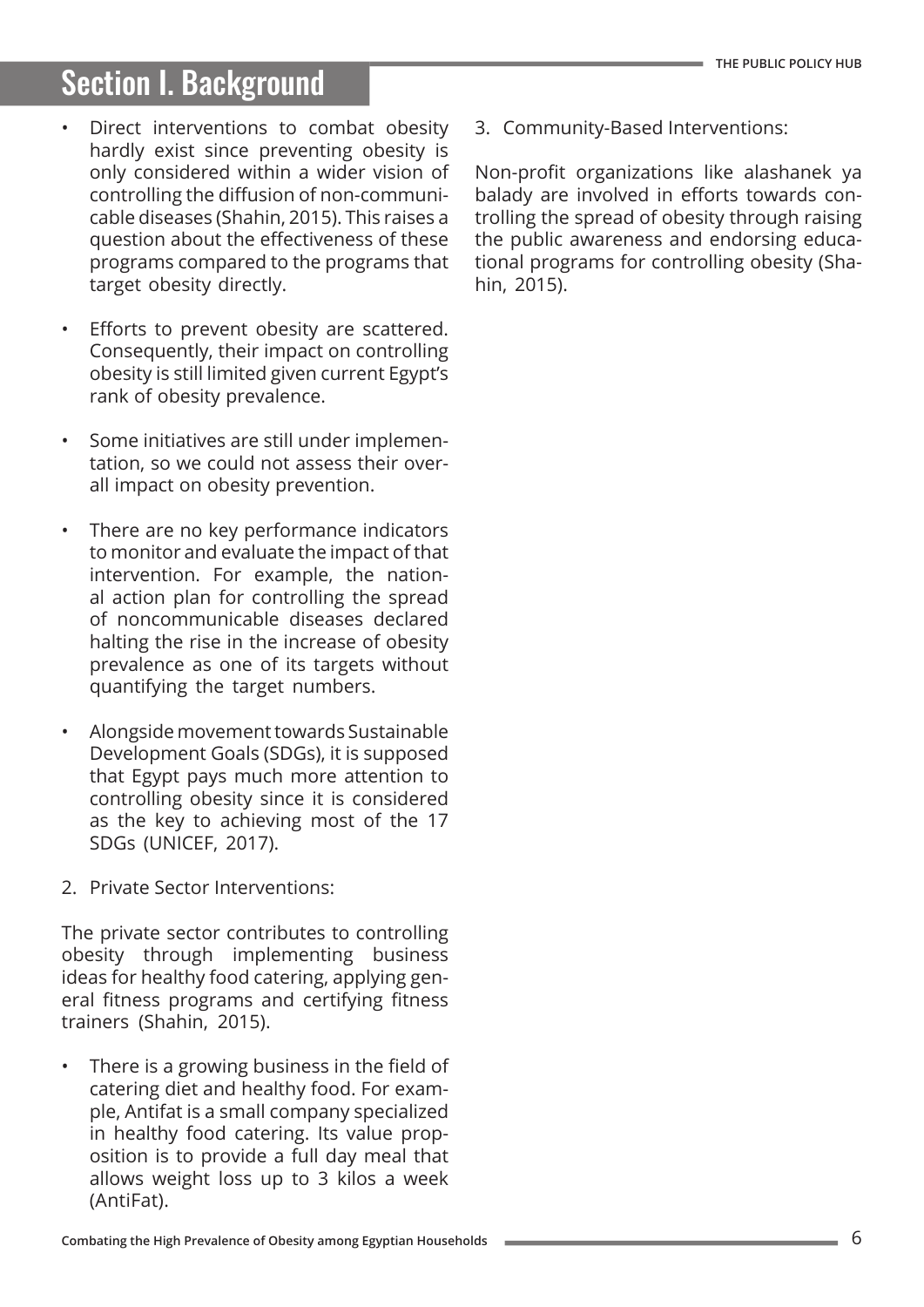#### Significance of the Problem:

Obesity is a major health issue in Egypt. According to the latest mass-study of "100 Million Seha" , 32% of Egyptian adults suffer from obesity. Obesity prevalence can vary according to the geographical location, gender, and socioeconomic class.

 Such high prevalence rates of this problem and the heavy burden of disease, disability, death that can be caused due to obesity can lead to a devastating financial burden on the country along with an overwhelmed health regime. Moreover, obesity is linked to other diseases like diabetes, coronary heart disease, hypertension, gallbladder disease, colon, breast, and endometrial cancers, and osteoarthritis.

As per the statistics released from the results of "100 Million Seha" initiative, 45.74% of the participants in Port Said were found to be obese and those in Cairo represented 41.28%. Therefore, urgent action is needed to address this alarming and growing problem and simultaneous action by several government departments in addition to the Ministry of Health, which should have an important coordination and monitoring role, is highly required.

#### *The Economic Cost of Obesity*

Alongside the movement towards achieving sustainable development goals, halting the increase in obesity prevalence become at the top priorities due to its linkage to the majority of the SDGs (Cambridge University Press, 2020).

Lehnert et al. (2013) mentioned the negative implications of obesity on the economy as a whole. On the one hand, obesity raises the health care costs due to preventive diagnostic and health care services. This affects the allocation of the individual's and the government's budget. Moreover, it is assumed that the productivity of obese people tends to be low, this consequently affects their overall productivity.

#### Problem Statement:

Based on the demonstrated analysis, it is quite apparent how crucial it is to address the high levels of obesity in Egypt and the precarious consequences associated with its prevalence. It is also important for public policy making to focus on the well-being dimension of the citizens' lives, given the importance of having a healthy and productive workforce for the economic development and success of the country. As mentioned before, there is a simultaneous current growing presidential and governmental interest in exerting efforts to improve the health sector in Egypt.

The main concern for the Ministry of Health is the lack of financial resources to tackle the obesity problem, especially given the current pressures on the Ministry's capacities and staff in light of the COVID19- pandemic. Hence, this paper aims at providing policy alternatives that could be feasibly implemented by the Ministry's bodies, in collaboration with the Ministry of Supply and the National Food Security and Safety Authority, as illustrated in the stakeholders' analysis section.

It is also worth noting that one of the main obstacles to obesity reduction is the lack of health and nutritional awareness among most Egyptian households, particularly when it comes to the segment of the population below the poverty line. Values related to food consumption habits and lifestyles, nutritional facts, and related diseases should all be well addressed to effectively spread awareness that leads to areal on-the-ground change in the Egyptians' daily food intake. Therefore, obesity in Egypt is a multi-dimensional problem where awareness, the availability of resources and a special focus on the poorest group in the country should all be effectively tackled in order to successfully reduce the prevalence of obesity.

The pilot governorate which is chosen to implement the proposed policy alternatives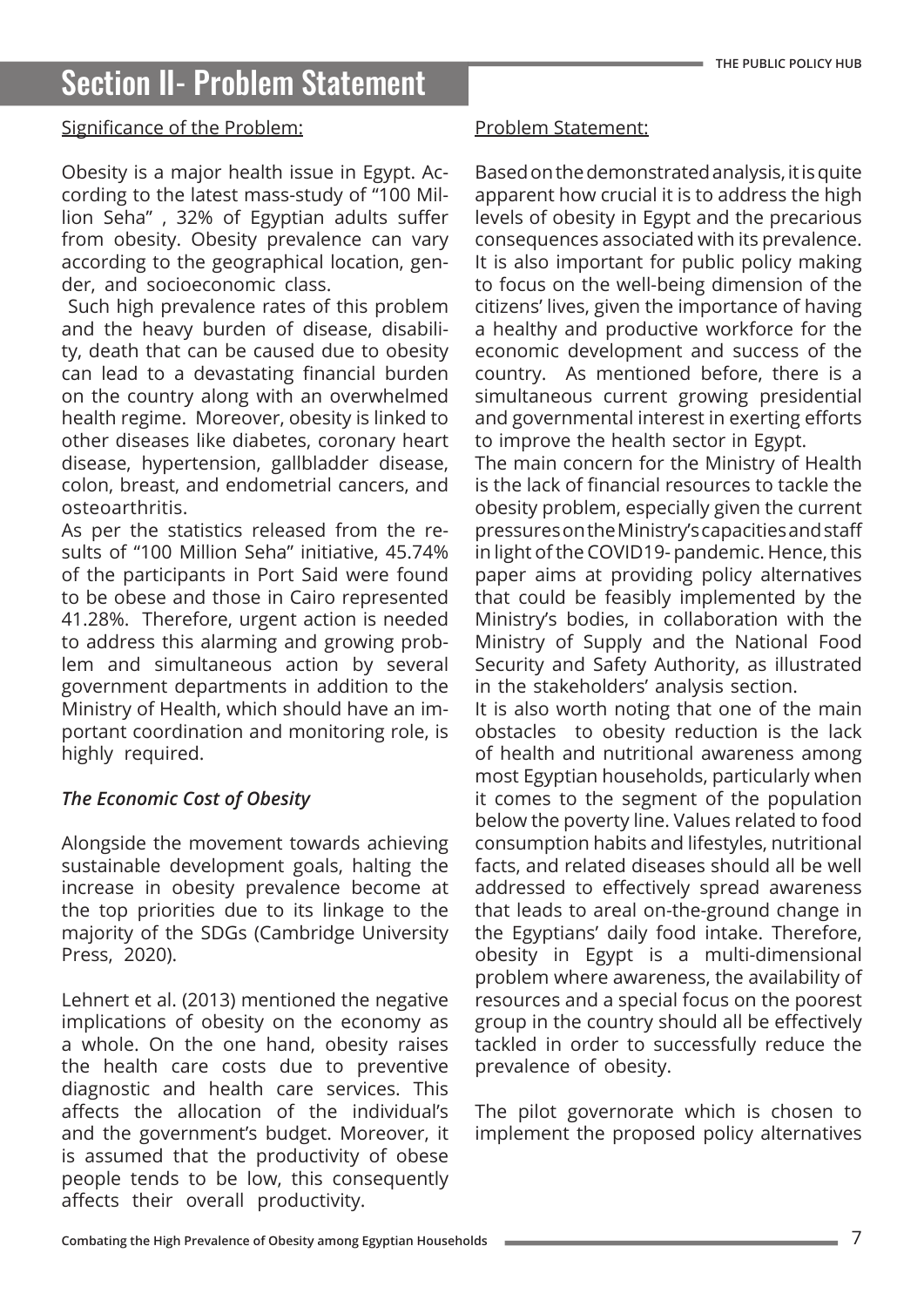comprised in the paper is Port Said, given that it was the governorate proposed by the Ministry of Supply as well as the governorate where new policy measures are mostly implemented. Moreover, the economic indicators of Port Said are favorable compared to other governorates in Egypt, as illustrated in the graphs below.

#### Target Beneficiaries

6.7

#### *Egyptian adults residing in Port Said (65-18 years old).*

Egyptian adults residing in Port Said from18 to 65 years of age can benefit from the proposed policy. The policy is not limited to a certain gender.

**Unemployment rate in port said** 

6.7



#### **Poverty rates in port said**

Source: Egypt Household Expenditure Survey for 2017

6.7

 $-6.7$ 



#### **Percentage of obesity among children under 5**

30 25

20

15 10 5

 $\overline{0}$ 

Source: The National Statistical Report for the Sustainable Development Goals 2030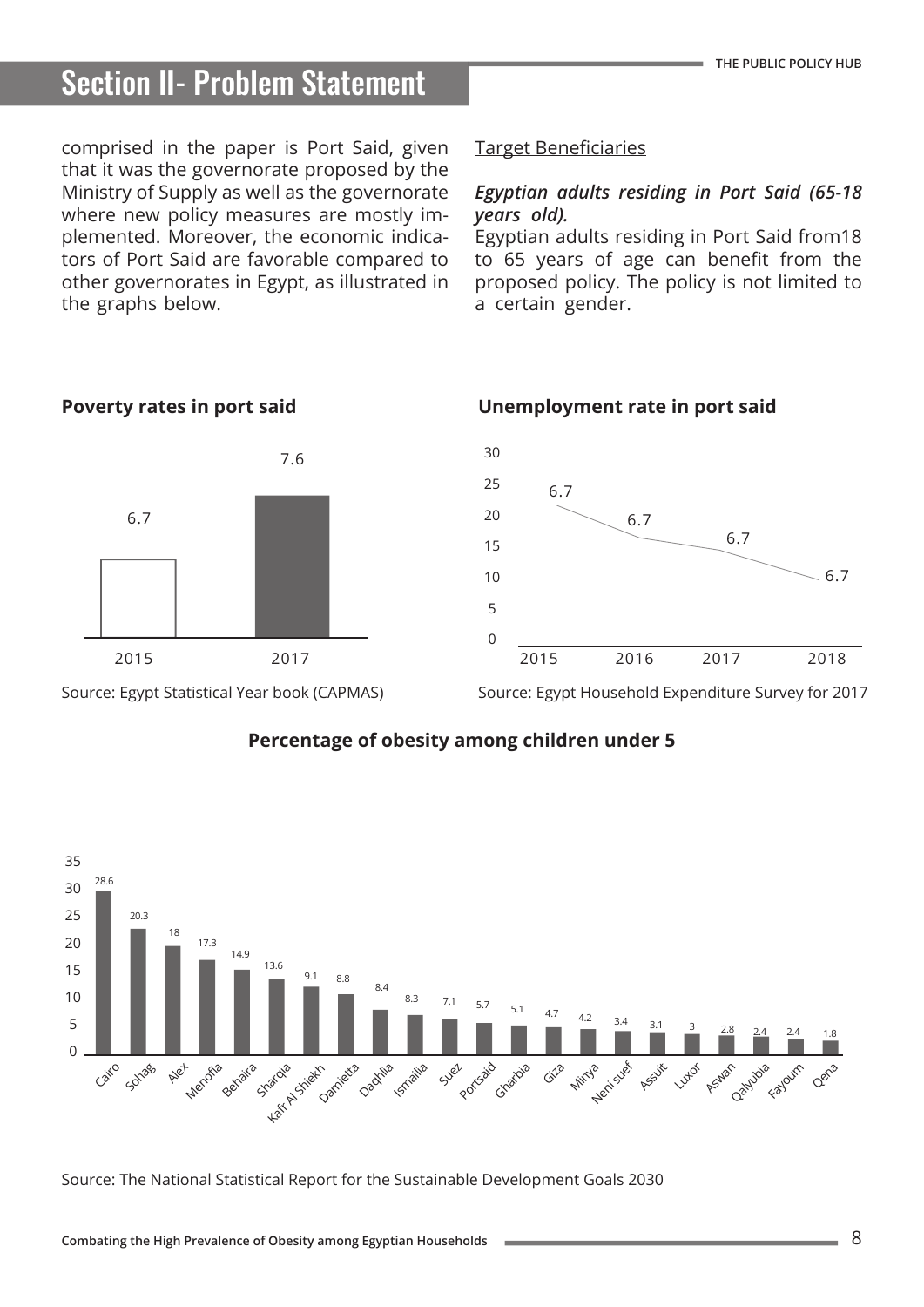**Objectives:** The main objective of this paper is to design policy alternatives that can be generalized to all Egyptian governorates to help reduce obesity prevalence among Egyptian adults by 5 percentage points in the upcoming 5 years. In addition, the paper also targets designing techniques to spread effective awareness about health and nutrition that can substantially impact food consumption habits among Egyptian citizens. Finally, the novelty of this paper is that it focuses on the poorest segments of the Egyptian population that are economically vulnerable and have a higher chance of suffering from obesity.

### **Stakeholder Analysis:**

We identified the key stakeholders for this research, then we conducted interviews with some of them. In addition, we used a qualitative research to get grounded expert feedback. We prioritized the stakeholders according to their power and interest in the problem.

### **A. The Ministry of Health and Population:**

The Ministry of Health and Population (MOHP) is responsible for improving the health of Egyptian citizens through preventive and curative services (Population, Vision of the Ministry). The Ministry is the key stakeholder as it has the strongest power, authority, and interest to control the obesity epidemic. It is capable of designing and implementing policies and programs to prevent and control obesity, especially after the outcome results of the "100 Million Seha " initiative, which demonstrated that approximately %40 of adult Egyptians are obese. As a result, this has encouraged the deputy Minister for Public Health Initiatives to focus on adopting effective policies to fight obesity, with plans to launch a nation-wide campaign for four years 365 tons. However, the MOHP faces multiple challenges such as very limited monetary resources, and a centralized approach.

**B. The Ministry of Supply and Internal Trade:** The Ministry of Supply and Internal Trade is responsible for nation-wide food security. More specifically within the Ministry, the General Authority for Supply Commodities provides basic commodities for low-income families at affordable prices, with around 64 million Egyptians benefiting from these programs in June 2020 (Trade, 2020). The Ministry is considered a primary stakeholder as it plays an essential role in food accessibility and security. The Ministry has a strong power in controlling the obesity by changing the subsidy system, which predominantly relies on carbohydrates, but it has a low interest as these policies may contradict their efforts toward food security.

### **C. The National Food Safety Authority**

The National Food and Security Authority protects customers' health through upholding the maximum safety and health criteria for food products. The NFSA is in charge of licensing, inspecting, and supervising the handling of food, granting compliance certificates required for exporting locally produced food, issuing mandatory rules to ensure food safety and hygiene, monitoring and inspecting imported food, adopting rules and regulations associated to advertising and the labeling of food products, and regulating the use of food additives and substances (LYNX).

We consider it a secondary stakeholder as it has the regulatory authority to raise the consumers' awareness of the nutritional information of food products. However, the sub-departments of the Authority do not implement regulatory roles to control and prevent obesity, as it will require overhauling the system to standardize nutritional labels. In this case, the Authority will have a low interest in changing its current policies.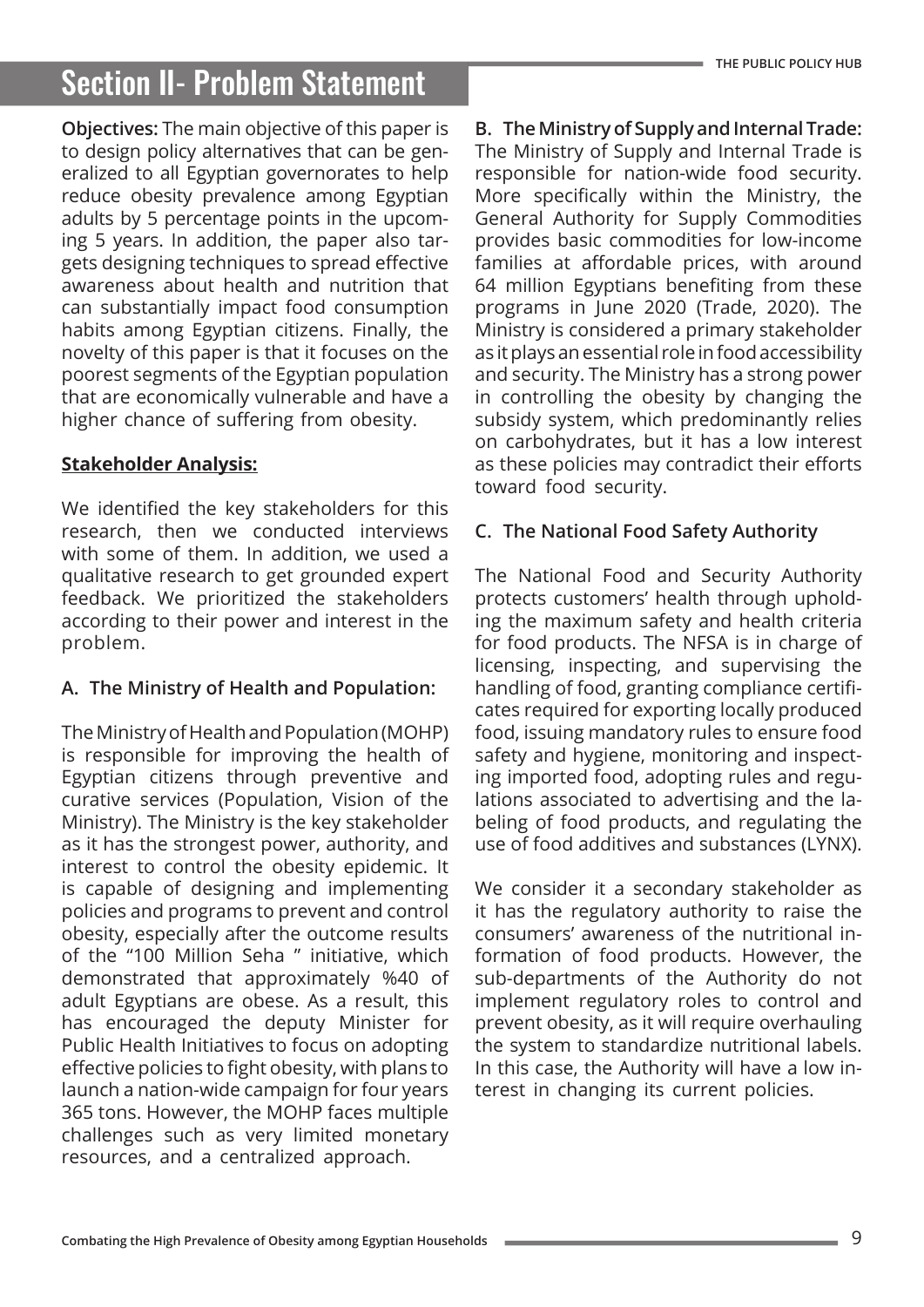#### **D. The Supreme Council of Universities**

The Supreme Council for Student Affairs guides all Egyptian universities on how to organize physical activities for their students. The Council does not have specific programs for obesity control, but indirectly offer sports facilities and support programs. However, the main challenges include enough sports facilities

and their maintenance, which universities like Port Said University are not able to sustain (Farag, 2019). We consider the Council a secondary stakeholder as it has a moderate power and low interest in implementing and maintaining direct health initiatives.

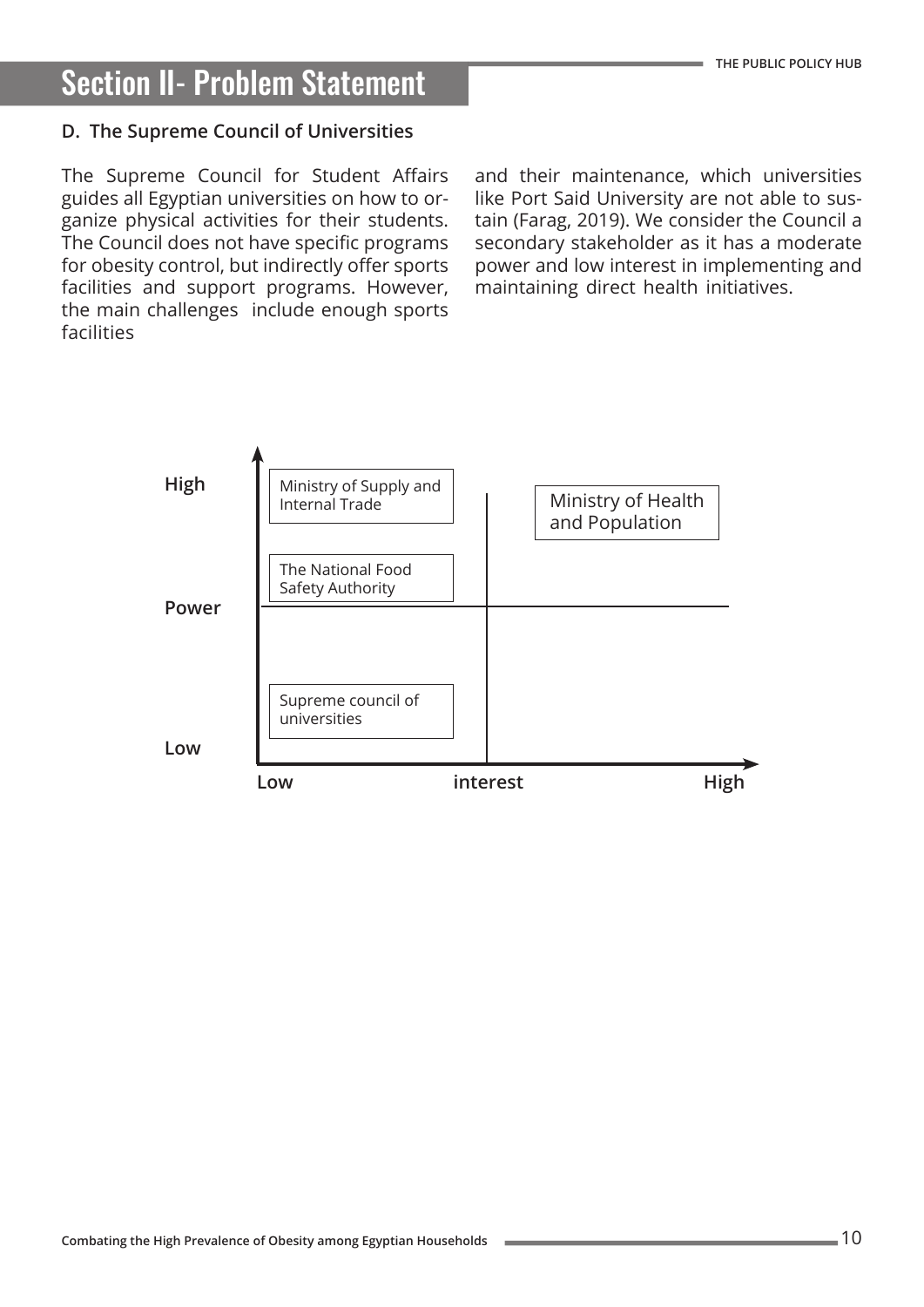This section aims at demonstrating innovative and applicable policy alternatives that could effectively help mitigate obesity prevalence in Egypt and address it from different perspectives. Such alternatives focus on the different groups of the governorate's population and are diverse in nature in order to effectively help reduce obesity in Egypt.

#### **Alternative 1: Adjusting the Egyptian subsidy system:**

Since its establishment in the late fifties, the main objective of the subsidy system in Egypt was to cover the basic nutritional needs for the largest possible number of households (Trego, 2011). The list of subsidized items includes 28 goods which are mainly rice, flour, oil, sugar, cheese, beans, lentils, etc. We can realize that such food items are chosen because they have a high-calorie intake and therefore achieve the highest possible level of dietary satiation, in a country where pov-

erty elimination has always been an important concern.

According to the Ministry of Supply, the number of subsidized products' beneficiaries is 63 million. In addition, the number of citizens who have access to subsidized bread is about 72 million. Such figures indicate the huge scale of the population covered by the Ministry and highlights the importance of this policy alternative, which has to do with making the list of subsidized items more comprehensive and inclusive of healthier food variants. This could have a significant impact on the health and nutritional habits of the large number of households who mainly rely on subsidized food items in their daily nutritional intake. Accordingly, it could help mitigate the prevalence of obesity among Egyptian households.

| <b>Description</b> | This alternative rests on two main cornerstones. The first is increas-<br>ing the availability of healthy food items (like vegetables and fruits)<br>in the Ministries' different distribution channels, along with providing<br>healthier variants of the goods included in the list of 28 subsidized<br>goods (like olive oil besides regular oil, brown rice, brown pasta, and<br>brown sugar which are healthier and more nutritious).<br>The second element is launching awareness campaigns for the sub-<br>scribers to the subsidy system who represent more than 60% of the<br>population, inside the Ministry's groceries and service centers.                                                                                                            |
|--------------------|--------------------------------------------------------------------------------------------------------------------------------------------------------------------------------------------------------------------------------------------------------------------------------------------------------------------------------------------------------------------------------------------------------------------------------------------------------------------------------------------------------------------------------------------------------------------------------------------------------------------------------------------------------------------------------------------------------------------------------------------------------------------|
| <b>Advantages</b>  | One of the most important advantages of this alternative is that it<br>gives special emphasis on the poor. The percentage of the poor in<br>Egypt is about 32% according to the latest Household Income, Con-<br>sumption & Expenditure survey (HIECS) in 2017 (Economic Research<br>Forum, 2018). This group is considered the most vulnerable in the<br>Egyptian population and represents the most important segment<br>of the subsidy system beneficiaries. This is mainly because the poor<br>lack both the financial resources to shift their consumption towards<br>healthier food items (vegetables and fruits) and more importantly,<br>they lack awareness of the nutritional content of different food items<br>and their health-related repercussions. |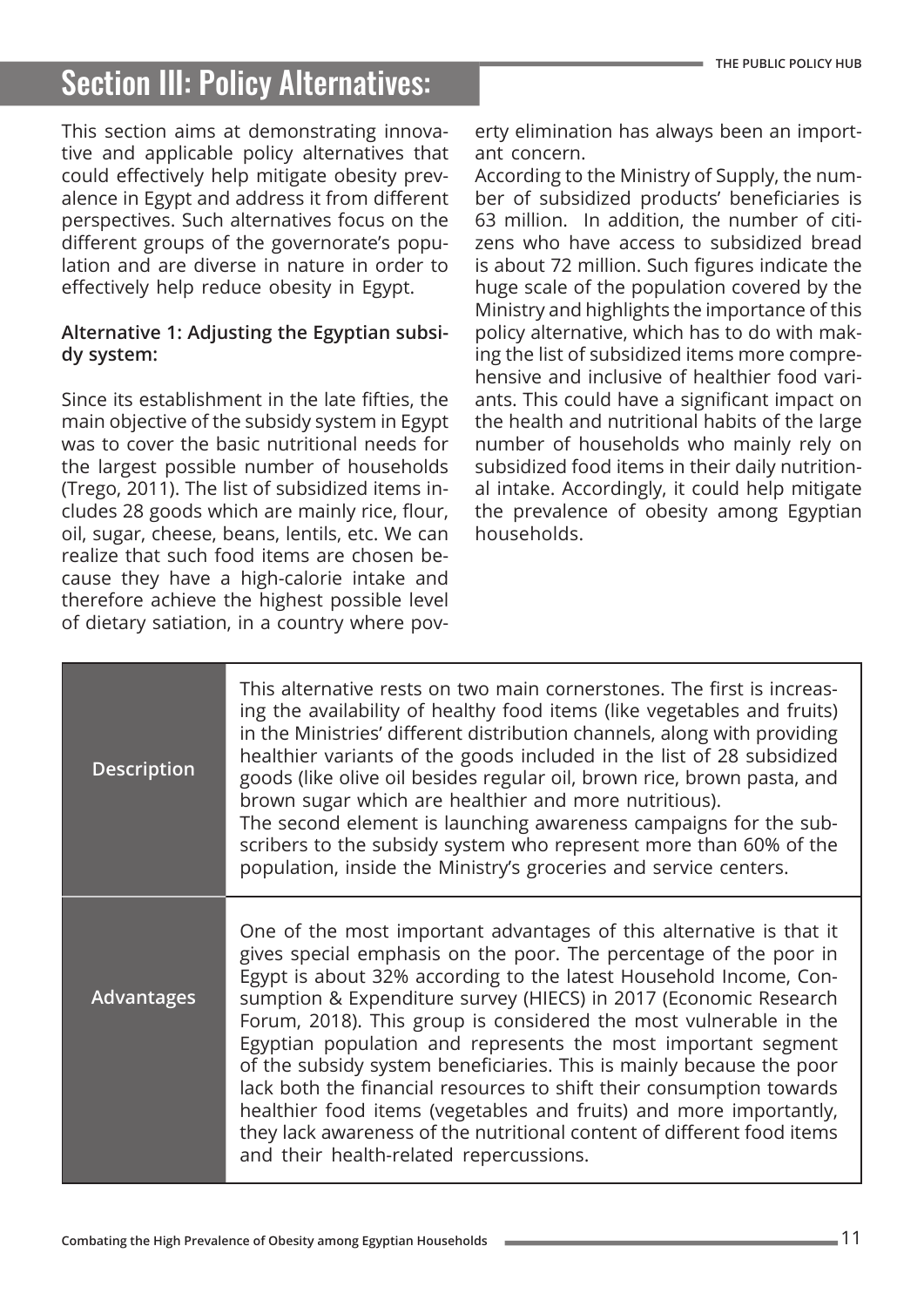|                                        | Therefore, by implementing such an alternative and availing these<br>healthier options, the food consumption habits of such group may<br>drastically change and as a result their chance of suffering from obesi-<br>ty and its related health complications could be considerably reduced                                                                                                                                                                                                                                                                                                                                                                                                                                                                                                                                                                                                                                                                                                                                                                                                                                                                                                                                                                                                                                                                                                                                                                                                                                                                                                                                                                                                                                                                                                                                                                                                                                                                                                                                                                              |
|----------------------------------------|-------------------------------------------------------------------------------------------------------------------------------------------------------------------------------------------------------------------------------------------------------------------------------------------------------------------------------------------------------------------------------------------------------------------------------------------------------------------------------------------------------------------------------------------------------------------------------------------------------------------------------------------------------------------------------------------------------------------------------------------------------------------------------------------------------------------------------------------------------------------------------------------------------------------------------------------------------------------------------------------------------------------------------------------------------------------------------------------------------------------------------------------------------------------------------------------------------------------------------------------------------------------------------------------------------------------------------------------------------------------------------------------------------------------------------------------------------------------------------------------------------------------------------------------------------------------------------------------------------------------------------------------------------------------------------------------------------------------------------------------------------------------------------------------------------------------------------------------------------------------------------------------------------------------------------------------------------------------------------------------------------------------------------------------------------------------------|
| <b>Disadvantages</b>                   | This policy alternative needs coordination between the Ministry of<br>Supply and the Ministry of Health for the sake of designing the con-<br>tent of the nutritional awareness campaign and its monitoring. More-<br>over, it needs an in-depth study of the different incentives that could<br>be offered to the Ministry groceries' merchants to provide fruits and<br>vegetables.<br>Another issue has to do with the cost of printing needed for the aware-<br>ness campaigns. However, these concerns could be successfully ad-<br>dressed by the ministries and are not costly.                                                                                                                                                                                                                                                                                                                                                                                                                                                                                                                                                                                                                                                                                                                                                                                                                                                                                                                                                                                                                                                                                                                                                                                                                                                                                                                                                                                                                                                                                  |
| <b>Political</b><br><b>Feasibility</b> | As per the Ministry of Supply's figures, the allocated budget for sub-<br>sidized food items for the current fiscal year 2020 -2021 is 85 billion<br>compared to 89 billion in the previous year. Such decline is due to the<br>decrease in the international wheat prices, along with the screening of<br>the subsidies' beneficiaries. Moreover, there are no government plans<br>to reduce the funds allocated to the subsidized items(Kamal, 2021).<br>Designing incentives for the groceries' suppliers could include increas-<br>ing the number of their allowed subscribers, along with other financial<br>incentives that could be feasibly designed by the Ministry of Supply's<br>technical team.<br>Consumers could purchase brown pasta and rice that could be made<br>available by the Ministry's suppliers. Also, they could buy vegetables<br>and fruits from the supply units using "the points system" embedded<br>in the current subsidy' scheme. This system allows beneficiaries to buy<br>goods, even if they used up all their assigned monetary which is 50 LE<br>per individual, using the difference from the bread subsidy's assigned<br>monetary amount.<br>The awareness element of this alternative could also be easily and<br>successfully achieved, thanks to the Ministry's large number of gro-<br>ceries, bakeries, and service centers. Moreover, there were campaigns<br>(with other objectives) that were previously launched by the Ministry.<br>The Ministry has 30,000 bakeries, 36,000 groceries, 1400 service cen-<br>ters (of which 300 centers are fully developed), and 232 Mobile Distri-<br>bution Carts. The awareness campaigns could include basic informa-<br>tion about the health benefits and satiation achieved by brown pasta<br>and rice for instance, about the implications of consuming too much<br>sugar on a daily basis, the health benefits of consuming vegetables<br>and fruits and so on.<br>The main means of spreading this information and such awareness is<br>summarized in the diagram below. |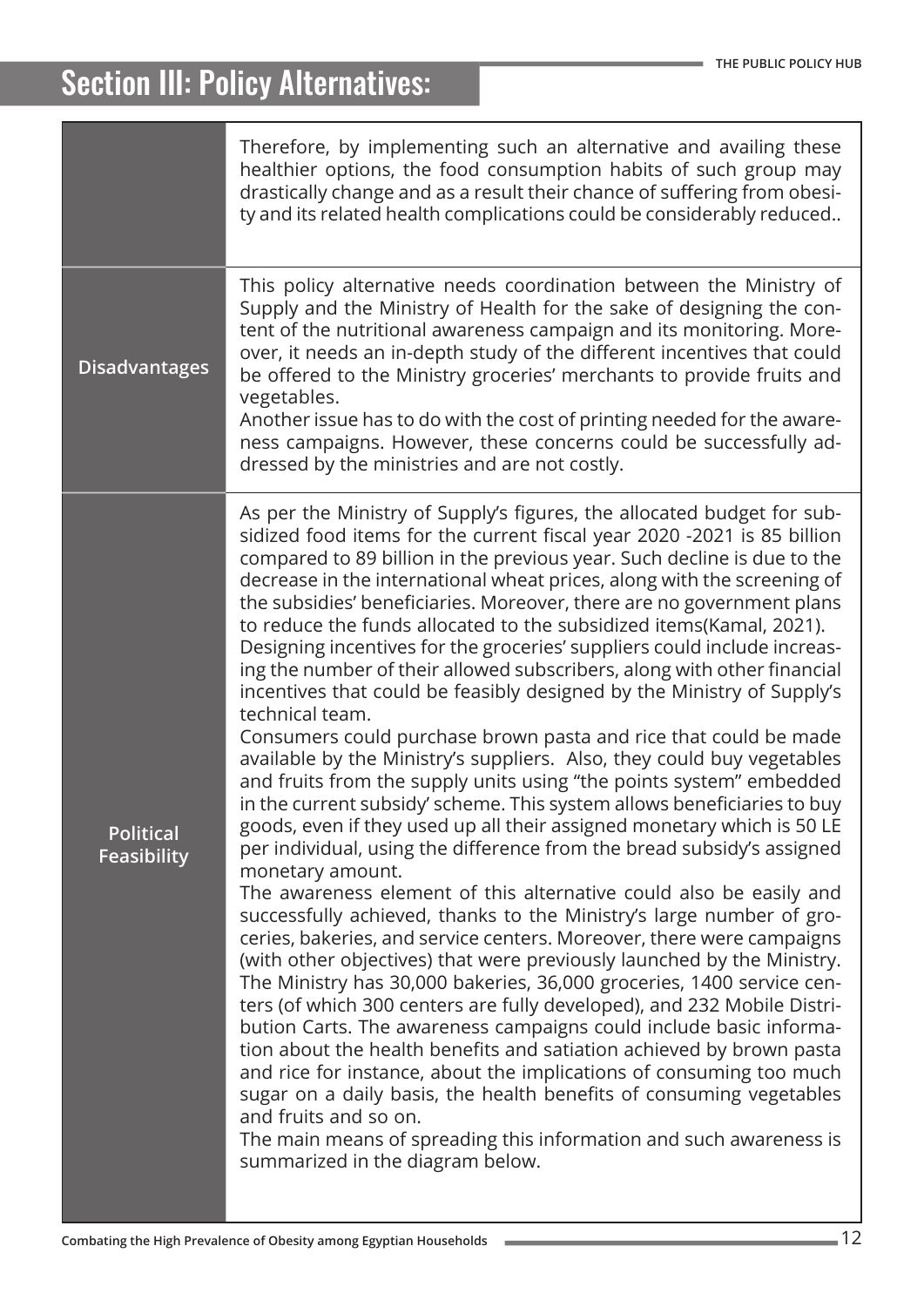

#### **Alternative 2: Organize nutritional follow-up services within family medical centers.**

The Ministry of Health and Population will offer nutritional follow-up services for adults in Port Said governorate. The regular checkup of weighing participants' bodies will help

them reduce their weight. These services will raise the awareness of the participants about obesity and its serious complications.

| <b>Description</b> | Establishing clinics for obesity follow-up in government medical cen-<br>ters which are distributed according to geographical areas and popu-<br>lation. The project will be implemented in Port Said governorate as a<br>pilot trial under the umbrella of comprehensive health insurance.<br>Citizens use the medical centers for regular health services such as<br>following up with their family doctor. Nutritionists, such graduates of<br>the Egyptian fellowship nutrition programs, will join these centers. In<br>addition, pharmacists and dentists who have pursued postgraduate<br>studies in nutrition can join to compensate for the shortage in the<br>number of physicians. |
|--------------------|-----------------------------------------------------------------------------------------------------------------------------------------------------------------------------------------------------------------------------------------------------------------------------------------------------------------------------------------------------------------------------------------------------------------------------------------------------------------------------------------------------------------------------------------------------------------------------------------------------------------------------------------------------------------------------------------------|
|                    | The BMI will be periodically monitored for all citizens visiting the cen-<br>ters, especially higher risk group patients who suffer from Non-Com-<br>municable Diseases. The nutritionists will design appropriate nutri-<br>tion plans for all visitors. In addition, the medical centers will conduct<br>awareness campaigns to educate citizens on the complications of<br>obesity.<br>The centers will give more attention to pregnant mothers, as infant<br>obesity can start during pregnancy. As a result, nutritionists will offer<br>special follow-up services for expectant mothers during pregnancy.                                                                              |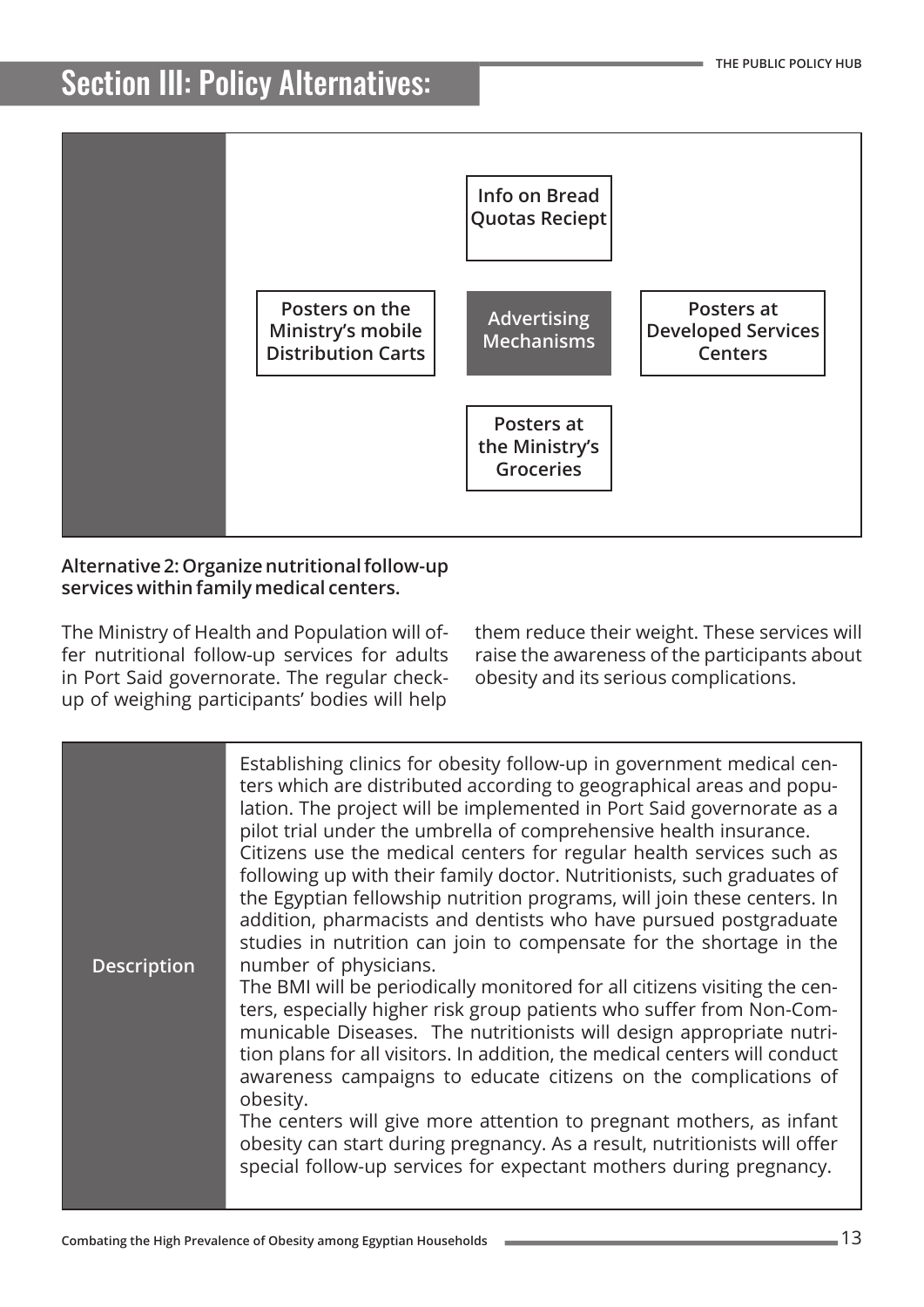| <b>Advantages</b>                                            | Medical centers are distributed according to geographical areas<br>$\bullet$<br>and population which ensures fairness and equality.<br>The actual existence of these centers does not impose additional<br>costs for the Ministry.<br>The greater probability of patients' commitment and compliance to<br>the follow up services in the medical centers. This is predicted from<br>the compliance of participants of "100 Million Seha" initiative.                                                                                                                                                                                                                                                                                                                                                                                                                                                                                                                                                                                                                                                                                                                                                                                                                                                                                                                                                                                                                                                                                                                                                                                                                  |
|--------------------------------------------------------------|-----------------------------------------------------------------------------------------------------------------------------------------------------------------------------------------------------------------------------------------------------------------------------------------------------------------------------------------------------------------------------------------------------------------------------------------------------------------------------------------------------------------------------------------------------------------------------------------------------------------------------------------------------------------------------------------------------------------------------------------------------------------------------------------------------------------------------------------------------------------------------------------------------------------------------------------------------------------------------------------------------------------------------------------------------------------------------------------------------------------------------------------------------------------------------------------------------------------------------------------------------------------------------------------------------------------------------------------------------------------------------------------------------------------------------------------------------------------------------------------------------------------------------------------------------------------------------------------------------------------------------------------------------------------------|
| <b>Disadvantages</b>                                         | The shortage of human resources of physicians in the MOHP                                                                                                                                                                                                                                                                                                                                                                                                                                                                                                                                                                                                                                                                                                                                                                                                                                                                                                                                                                                                                                                                                                                                                                                                                                                                                                                                                                                                                                                                                                                                                                                                             |
| <b>Political</b><br><b>Feasibility</b><br>(Sabawie,<br>2020) | According to the interview with the Deputy Minister for Public Health<br>Initiatives, there is a great interest from the political leadership in con-<br>trolling obesity through preparing health initiatives and organizing me-<br>dia campaigns to raise awareness<br>The Ministry of Health and Population is looking forward to any pro-<br>posals to solve the obesity problem in Egypt, but the most important<br>factor is that the Ministry will not have additional financial burdens.<br>According to "100 million Seha" screening, 50 million undergone screen-<br>ing with age group of 18 and above. Obesity prevalence was found to<br>be 39.8%. All the 50 million participants were screened and 28 million<br>were found to have Non-Communicable Diseases NCDs such as hyper-<br>tension, diabetes, and obesity. Those patients had been referred to re-<br>gional medical centers for management of chronic diseases.<br>The Ministry of Health and Population do not have established projects<br>for managing and controlling obesity yet. However, they plan to coop-<br>erate with pharmaceutical companies to conduct massive awareness<br>campaigns called (365 Tons Initiative). The campaign will encourage all<br>the participants to lose 365 tons in a specific duration.<br>The MOPH is encouraging all the proposals trying to control and pre-<br>vent obesity in Egypt. Nevertheless, the Ministry does have financial<br>constraints; therefore, they prefer low-cost proposals.<br>The Ministry welcomes to use the already-established medical centers,<br>to provide nutritional services to citizens who suffer from obesity. |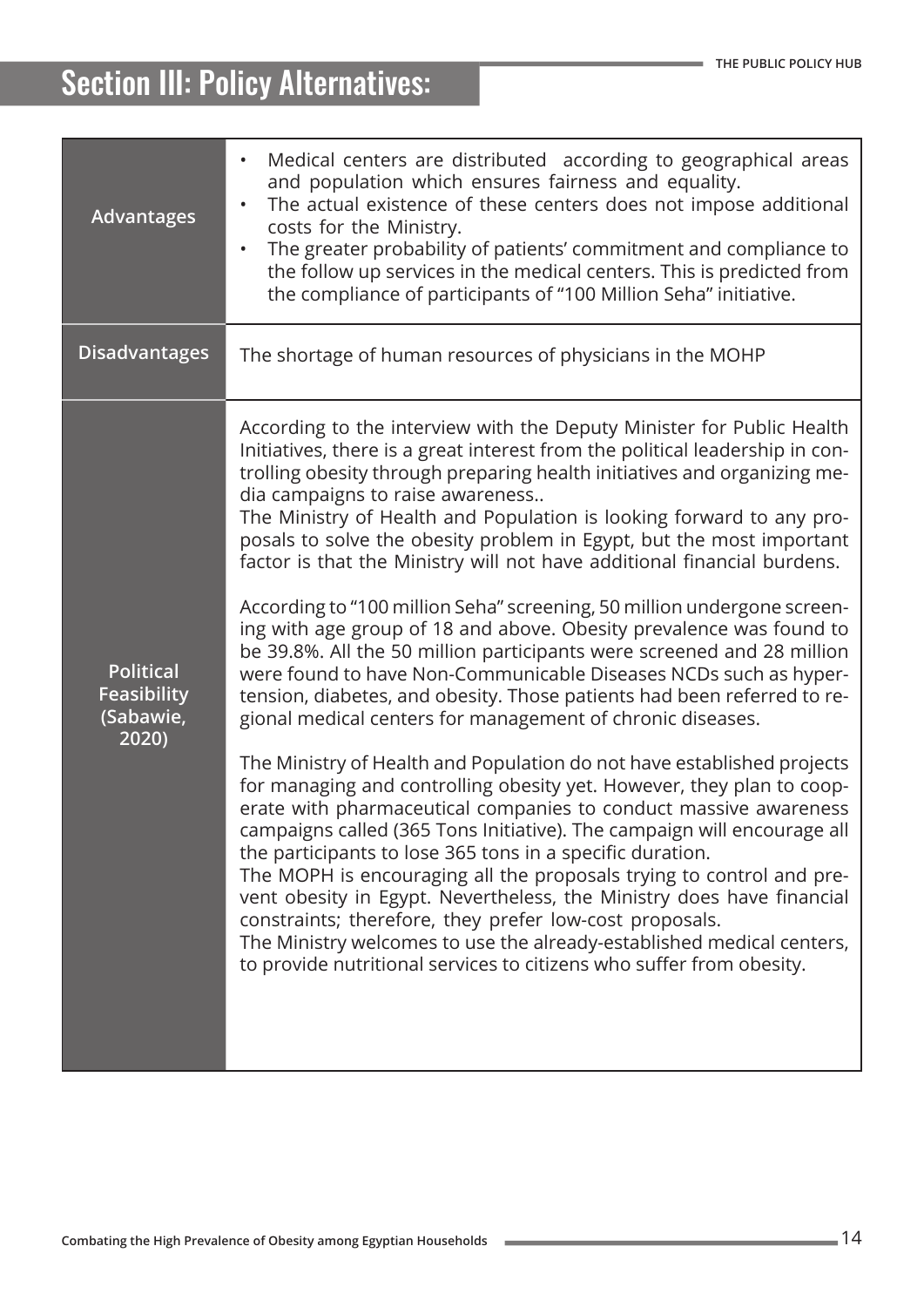#### **Alternative 3: Provide Nutritional Facts Labels by the National Food Safety Authority**

Recognizing unhealthy calorie-rich foods as one of the major reasons behind the prevalence of obesity in Egypt emphasizes the need to a regulatory framework for nutritional labelling. The proposed strategy helps in providing nutrition facts about food products which may encourage individuals for diet food consumption. The implementing institution is the National Food Safety Authority (NFSA) as its main

role is to track food monitoring and safety<sup>2</sup>.

Moreover, other Egyptian government institutions that are concerned with regulating food safety exist under the authority of the NFSA. Processing nutritional labelling will widen the consumption choices based upon science-based facts about the nutritional ingredients. Over the long run, this may affect the consumption habits of Egyptian individuals. They will be keener on consuming healthier food items.

|                      | <b>Feasibility of implementation:</b>                                                                                                                                               |
|----------------------|-------------------------------------------------------------------------------------------------------------------------------------------------------------------------------------|
| <b>Advantages</b>    | Ease of communication and coordination among various govern-<br>mental institutions concerned with food safety in Egypt since they<br>are under the control of the NFSA.            |
|                      | <b>Effectiveness:</b><br>Provide nutritional facts will push the consumption of foods towards<br>healthy foods which in turn help in improving the overall health of<br>the people. |
|                      | <b>Governance issues:</b>                                                                                                                                                           |
| <b>Disadvantages</b> | There is a real need for pre-market control to guarantee the compi-<br>lation of products to safety standard requirements.                                                          |
|                      | Irrational food consumption preferences:                                                                                                                                            |
|                      | Consumers may still prefer purchasing unhealthy food.<br>Consumers may be misled by promotional words as signs of healthy<br>$\bullet$<br>diet foods like "Sugar Free Product       |
|                      |                                                                                                                                                                                     |
|                      |                                                                                                                                                                                     |
|                      |                                                                                                                                                                                     |

<sup>2</sup> The National Food Safety Authority

https://www.nfsa.gov.eg/(S(otw2pwgkkxkicpstc3[nyujxx\)\)/App\\_PP/DeskTop/App\\_Web/App\\_Custom/](https://www.nfsa.gov.eg/(S(otw2pwgkkxkicpstc3nyujxx))/App_PP/DeskTop/App_Web/App_Custom/1/Default.aspx?TabID=10000000)1/Default.aspx?TabID=10000000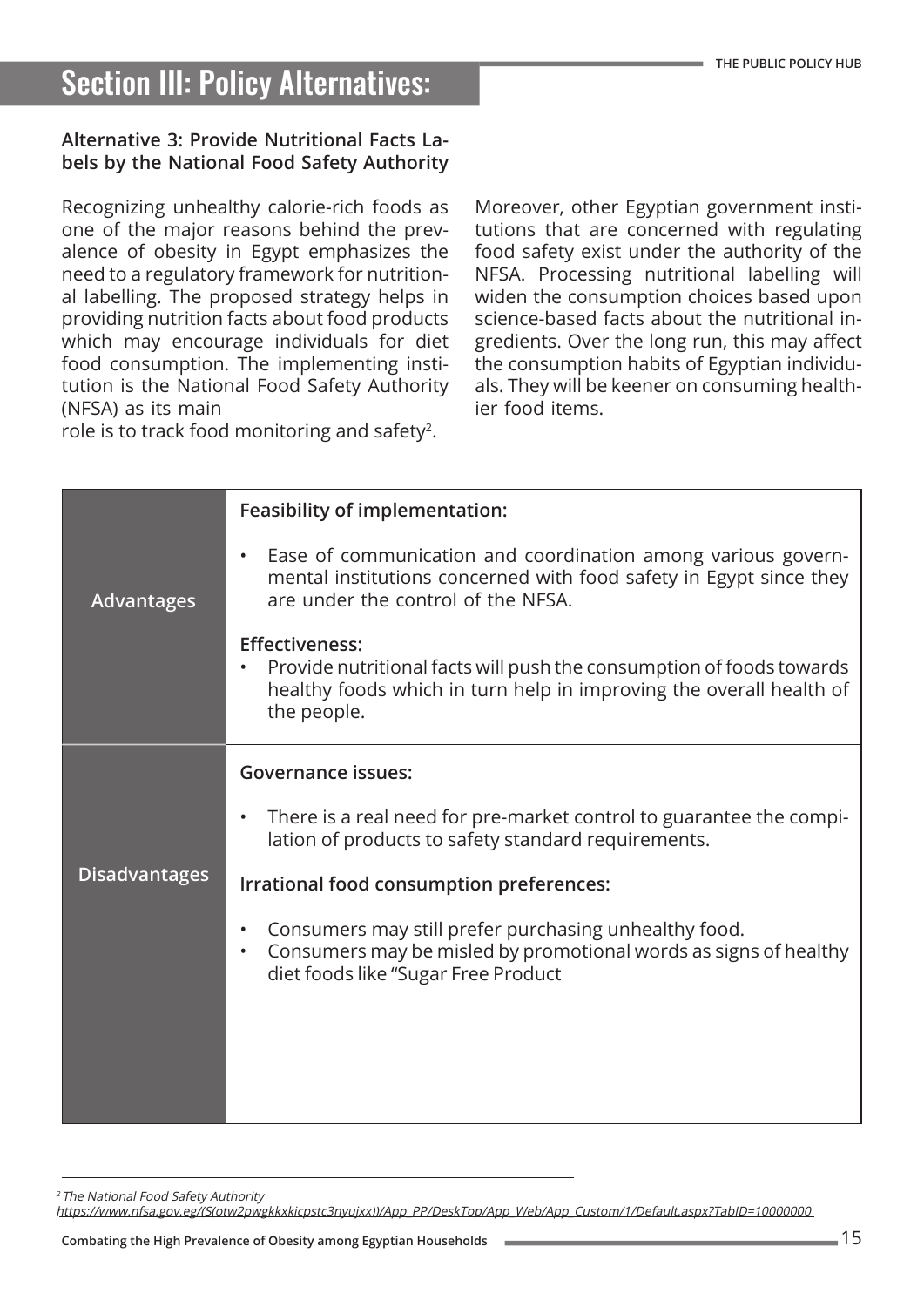#### **Alternative 4: Organizing university sports championships for fitness:**

Some studies examined the importance of extracurricular physical activities in reducing obesity prevalence. According to a longitudinal research that studied the impact of physical activities on the obesity of adolescents in the US, the authors suggest that obesity is inversely proportional with

extracurricular physical activities (Drake et al., 2012). As a result, the prevalence of obesity would decrease by approximately 26% if all adolescents played on 2 sports teams per year (Drake et al., 2012).

| <b>Description</b>                     | The Supreme Council of Universities will organize extracurricular<br>physical championships including public and private universities.<br>These championships will secure financial incentives for participants.<br>The championships will be funded by multiple sources such as spon-<br>sors and businessmen. Accordingly, the championships will be a good<br>source of funding for the universities.<br>Each university should recruit players in various sport teams such as<br>football, volleyball, handball, etc. Therefore, undergraduate students<br>will have a bigger opportunity to join those teams and exert higher<br>physical effort. |
|----------------------------------------|--------------------------------------------------------------------------------------------------------------------------------------------------------------------------------------------------------------------------------------------------------------------------------------------------------------------------------------------------------------------------------------------------------------------------------------------------------------------------------------------------------------------------------------------------------------------------------------------------------------------------------------------------------|
| <b>Forecasted</b><br>consequences      | Including most university students in the country will help the average<br>BMI rates to decrease among the participants which will eventually<br>reduce overweight and obesity prevalence of the participants. In addi-<br>tion, the championships will eventually assist in raising the well-being<br>of the participating students.                                                                                                                                                                                                                                                                                                                  |
| <b>Advantages</b>                      | The championships do not only control the current obesity phe-<br>$\bullet$<br>nomenon, but also it acts as a protective tool in preventing obesity.<br>Targeting the young can help them control their weight in the fu-<br>$\bullet$<br>ture on their own.                                                                                                                                                                                                                                                                                                                                                                                           |
| <b>Disadvantages</b>                   | Requires a high budget to organize the championships and the<br>$\bullet$<br>required infrastructure.<br>Does not ensure gender equity as the society may burden young<br>girls to join the championships.<br>Championships will only direct age 18-23 years old and university<br>$\bullet$<br>students.                                                                                                                                                                                                                                                                                                                                              |
| <b>Constraints</b>                     | All the universities should construct the required infrastructure to or-<br>ganize the championships such as building and maintaining sufficient<br>playgrounds.                                                                                                                                                                                                                                                                                                                                                                                                                                                                                       |
| <b>Political</b><br><b>Feasibility</b> | Low. The Supreme Council of Universities does have a busy agenda<br>and numerous topics to manage. A separate entity should be estab-<br>lished to focus on sports in universities.                                                                                                                                                                                                                                                                                                                                                                                                                                                                    |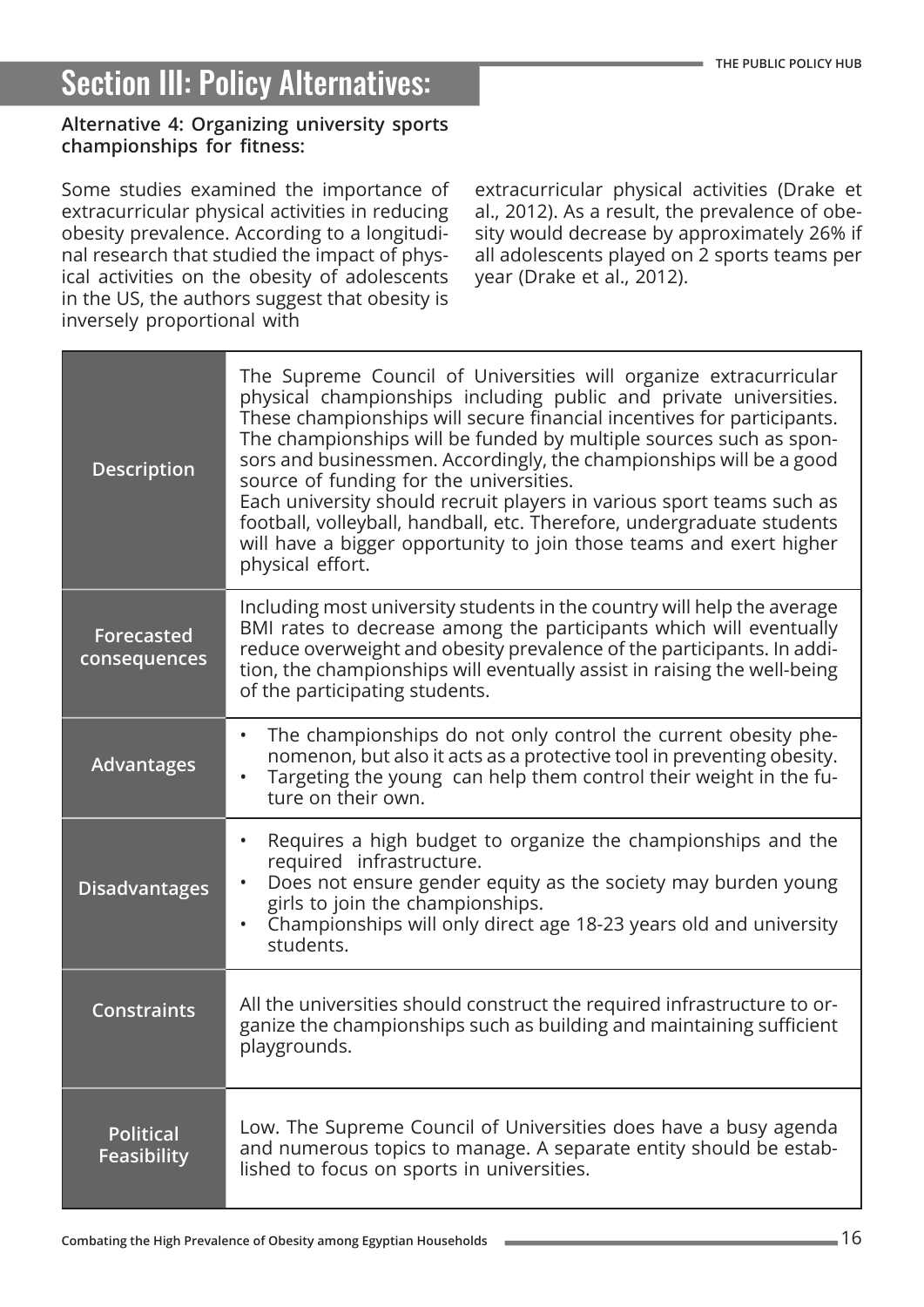# Section IV- Recommendation and Conclusion

The thorough treatment of the obesity problem in Egypt in this paper highlights the paramount importance of tackling this crucial problem and placing it on top of the government's health policy agenda. Addressing obesity has also become increasingly important in light of the COVID-19 era. This is because suffering from obesity increases the chance of suffering from diabetes and heart diseases that tend to complicate COVID-19 symptoms and mortality rates. Moreover, empirical investigation has endorsed the link between considerable investment in the population's health and promoting economic growth and development (Alsan et al., 2006).

Hence, in the ongoing process of achieving economic reform, special attention must be paid to the problem of reducing obesity among the segments and socioeconomic groups in the Egyptian population.

There is an urgent need to deal with the high prevalence of obesity in Egypt to reduce the risk factors for chronic non-communicable diseases, which occur as a result of obesity, unhealthy diets and consequently exert further pressures on the Egyptian health sector to provide medical services to patients suffering from such chronic diseases.

When it comes to evaluating the proposed policy alternatives, it is important to resort to the different policy criteria that need to be considered in this context. If we focused on the equity, administrative and political criteria, we can conclude that the alternatives of the subsidy system and medical centers are the plausible and applicable ones.

As for the first alternative which has to do with the subsidies' system and the Ministry of Supply, we can realize that this alternative fulfills the equity criteria since it provides awareness to more than 60% of the population and helps the most vulnerable groups to reduce their chance of suffering from this problem.

And when it comes to meeting the **political criterion,** it is also fulfilled given the capacities and huge coverage of the Ministry of Supply, their demonstrated interest in the implementation of this alternative as was demonstrated in the interview process, along with the fact that they launched a previous campaign as mentioned before. Moreover, the current presidential concern about the health dimension lays strong foundations for implementing this alternative. This means that the **administrative criterion** is also met, given that the distribution channels and groceries are all monitored by the Ministry of Supply and its services centers are currently undergoing renovation and development.

Regarding the medical centers alternative, the equity criteria are satisfied in light of equal distribution of hospitals and family medical centers, according to population density and geographical distribution and this provides equity in the service distribution to all population.

Also, the interest that the political leadership and the government are currently offering for the health file, which is evident through the many health initiatives that take place under presidential supervision, suffice the political criterion of this alternative. The Ministry of Health and Population has invested financial resources in the Egyptian fellowship programs, including the Nutrition Fellowship. Graduates of these programs may work to manage the nutrition departments in health facilities, and this in turn helps fulfill the administrative criterion.

Finally, when it comes to the future of policy making with regard to tackling the obesity problem, a higher national committee should be established for this purpose with the executive authority.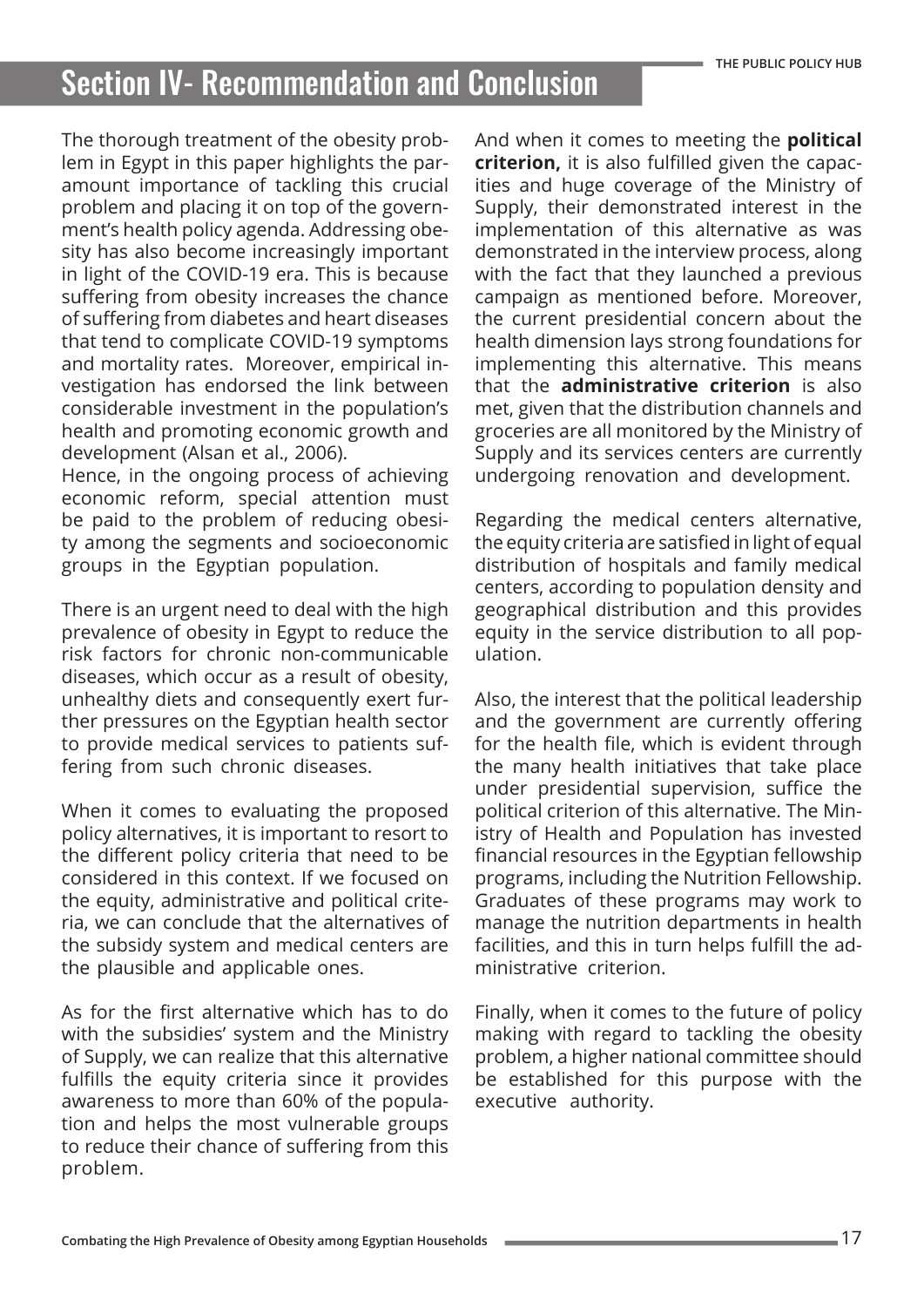### Section IV- Recommendation and Conclusion

This committee should be composed of representatives from all relevant government institutions and representatives from the private sector and professional unions related to nutrition and the healthy lifestyle.

The committee rules should focus on conducting research on the health, nutritional, social and economic factors associated with the occurrence of obesity using the most reliable available data & evidence ,rather than waiting to collect surplus information. Moreover, sustainable programs and activities (with a long term vision) should be conducted, bearing in mind that changing unhealthy behaviors takes a great deal of time and effort. However, there should be programs that can be achieved in the short and medium term that contribute to reducing risk factors associated with obesity.

Another important dimension that needs a strong emphasis in the future is the rehabilitation of healthcare facilities (including hospitals, treatment centers, and centers for obesity and other chronic diseases such as diabetes and heart disease) in order to improve the medical know-how and the capacities of the centers to provide adequate methods for treating obesity. In addition, programs for early detection of risk factors associated with obesity (diabetes, high blood pressure, blood lipids, and cardiovascular diseases) should be established, along with upgrading and training physicians on treating obesity. Moreover, the centers should focus on increasing awareness among the patients attending these facilities on how to prevent and control obesity and its associated health repercussions (Musaiger et al., 2011).

Finally and most importantly, expanding the implementation of the two selected alternatives to the rest of the Egyptian governorates and preparing adequate budgetary plans for the purpose of achieving such expansion is of crucial importance for reducing obesity across all the country's cities.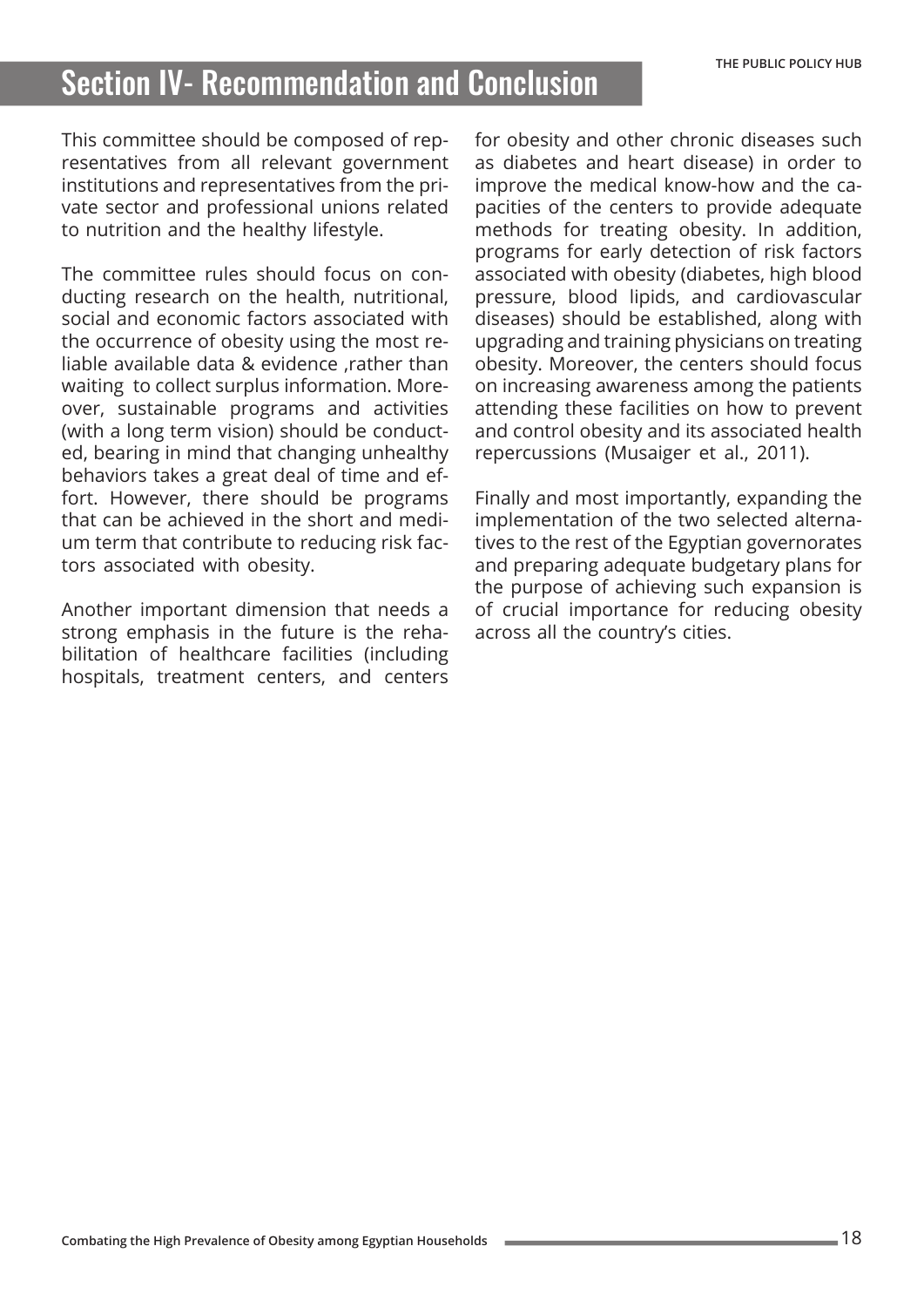### References

- Alsan, M., Bloom, D., Canning, D., & Jamison, D. (2006). The Consequences of Population Health for Economic Performance. [https://doi.org/10.4324/9780203023570.ch2](https://doi.org/10.4324/9780203023570.ch2 )
- AntiFat. Retrieved 26/01 from [https://www.facebook.com/AntiFatEgypt/](https://www.facebook.com/AntiFatEgypt/ ) Chan, S. S. (2013). Fighting Obesity in the United States with State Legislation RAND Corporation]. [https://www.rand.org/pubs/rgs\\_dissertations/RGSD324.html](https://www.rand.org/pubs/rgs_dissertations/RGSD324.html)
- Chriqui, J. F. (2013). Obesity Prevention Policies in U.S. States and Localities: Lessons from the Field. Curr Obes Rep, 2(3), 200-210.<https://doi.org/10.1007/s13679-013-0063-x>
- Craig M. Hales, M. D. C., Cheryl D. Fryar, Cynthia L. Ogden (2020). Prevalence of Obesity and Severe Obesity Among Adults:

United States, 2017–2018.<https://www.cdc.gov/nchs/data/databriefs/db360-h.pdf>

- Dietz, W. H., Benken, D. E., & Hunter, A. S. (2009). Public health law and the prevention and control of obesity. Milbank Q, 87(1), 215-227. [https://doi.org/10.1111/j.1468-](https://doi.org/10.1111/j.1468-   0009.2009.00553.x) [0009.2009.00553.x](https://doi.org/10.1111/j.1468-   0009.2009.00553.x)
- Drake, K. M., Beach, M. L., Longacre, M. R., Mackenzie, T., Titus, L. J., Rundle, A. G., & Dalton, M. A. (2012). Influence of sports, physical education, and active commuting to school on adolescent weight status. Pediatrics, 130(2), e296-304. [https://doi.org/10.1542/peds.2011-2898](https://doi.org/10.1542/peds.2011-2898  )
- Economic Research Forum, C. A. F. P. M. S. (2018). Household Income, Expenditure, and Consumption Survey, HIECS 2015. Retrieved 24/01 from <http://www.erfdataportal.com/index.php/catalog/129/related-materials>
- Eman Ellabany, A.-N. M. A. (2006). Community based survey study On Non-communicable diseases and their Risk Factors, Egypt,. Retrieved 25/01 from [https://www.who.int/ncds/surveillance/steps/STEPS\\_Report\\_Egypt\\_2005-06.pdf](https://www.who.int/ncds/surveillance/steps/STEPS_Report_Egypt_2005-06.pdf)

Farag, M. (2019). Catch a violation. Retrieved 07/1/2021 from<https://bit.ly/2Sia4JI>

- Lobstein, T., & Cooper, K. (2020). Obesity: a Ghost at the Feast of the Sustainable Development Goals. Current Obesity Reports, 9, 470-478. <https://doi.org/10.1007/s13679-020-00405-x>
- LYNX. Q&A REGULATORY FRAMEWORK FOR SPECIAL FOODS IN EGYPT. Retrieved 25/01 from [http://www.lynxegypt.com/assets/pdfs/Special-Foods-Egypt.pdf]( http://www.lynxegypt.com/assets/pdfs/Special-Foods-Egypt.pdf)

Population, M. o. H. a. (Vision of the Ministry). Retrieved 21/01 from [http://www.mohp.gov.eg/](http://www.mohp.gov.eg/ )

Review, W. P. (2020). Most Obese Countries 2020. Retrieved 24/01 from <https://worldpopulationreview.com/country-rankings/most-obese-countries>

Sabawie, T. D. M. f. P. H. i. A. (2020). Combating High Prevalence of Obesity among Port-Said Households [Interview].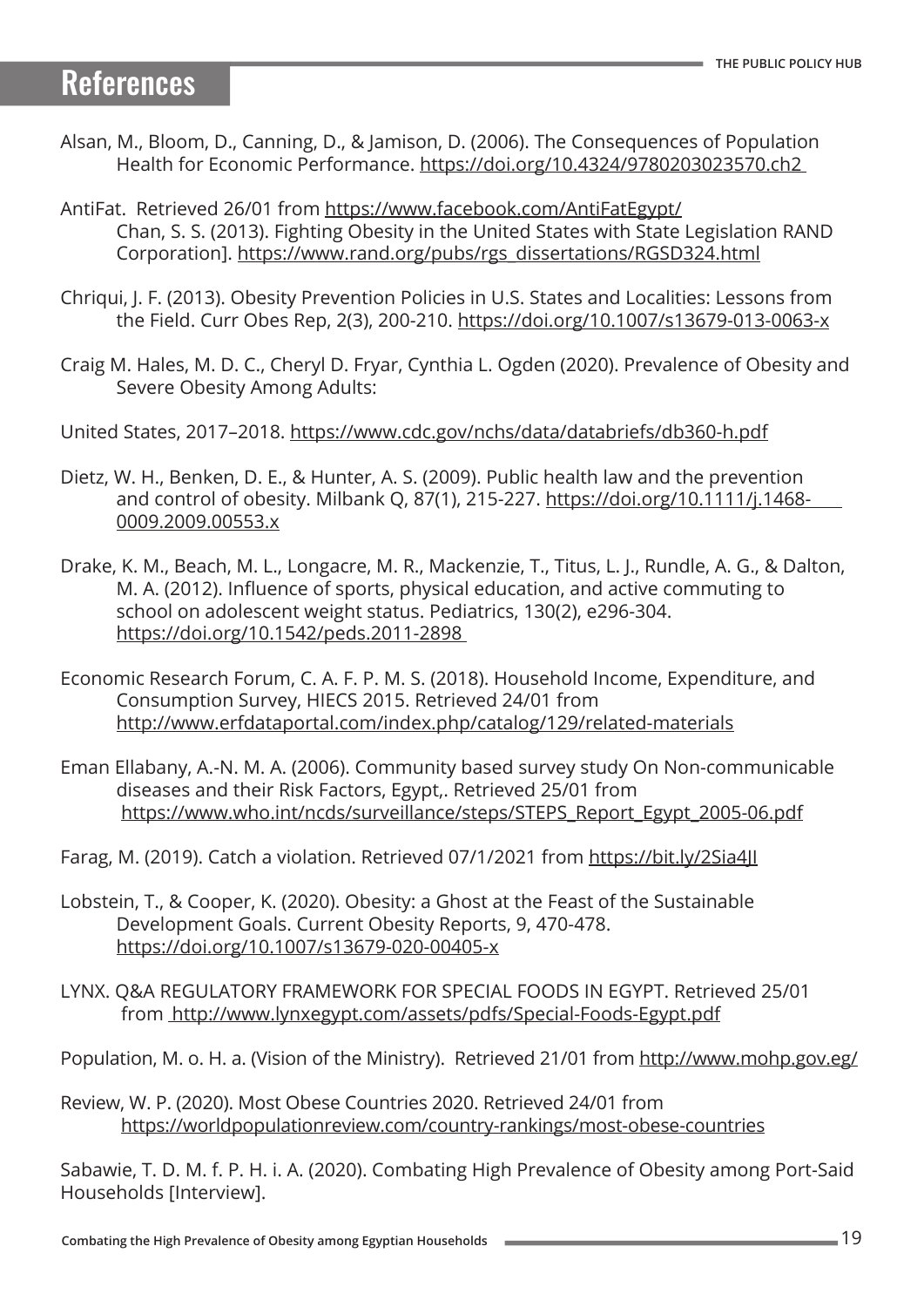### References

Shahin, H. (2015). Obesity interventions in Egypt: identifying gaps and highlighting

- assets The American University in Cairo]. AUC Knowledge Fountain. <https://fount.aucegypt.edu/etds/117> Supply,Kamal . (2021). Ideas on adjusting the food subsidies' system [Interview].
- Tayeb, I. E. (2019). MOH announces. Retrieved 21/01 from <https://www.almasryalyoum.com/news/details/1359346>
- Trade, M. o. S. a. I. (2020). يونيو شهر نشرة. Retrieved 01/22 from [http://www.msit.gov.eg/assets/images/](http://www.msit.gov.eg/assets/images/20201022133821673.pdf )20201022133821673.pdf

Trego, R. (2011). The functioning of the Egyptian food-subsidy system during food-price shocks. Development in Practice, 21(4/5), 666-678.

- UNICEF. (2015). Health Issues Survey 2015. Retrieved 24/01 from [https://www.unicef.org/egypt/sites/unicef.org.egypt/files/2018-04/eg\\_EHIS\\_2015\\_en.pdf](https://www.unicef.org/egypt/sites/unicef.org.egypt/files/2018-04/eg_EHIS_2015_en.pdf)
- UNICEF. (2017). NUTRITION AGENDA FOR ACTION. Retrieved 26/01 from [https://www.unicef.org/egypt/sites/unicef.org.egypt/files/2017-12/EGY\\_Nutrition\\_]( https://www.unicef.org/egypt/sites/unicef.org.egypt/files/2017-12/EGY_Nutrition_   Agenda.pdf) [Agenda.pdf]( https://www.unicef.org/egypt/sites/unicef.org.egypt/files/2017-12/EGY_Nutrition_   Agenda.pdf)
- WHO. (2003). OBESITY AND OVERWEIGHT. Retrieved 24/01 from [https://www.who.int/dietphysicalactivity/media/en/gsfs\\_obesity.pdf](https://www.who.int/dietphysicalactivity/media/en/gsfs_obesity.pdf)
- WHO. (2016). Prevalence of obesity among adults, BMI ≥ 30, age-standardized Estimates by World Bank income group. Retrieved 26/01 from <https://apps.who.int/gho/data/view.main.WB2480A?lang=en>
- Wassef, H. 2004. Review Food Habits of the Egyptians: Newly Emerging Trends. La Revue de Santé de la Méditerranée Orientale, Vol. 10, No 6, 2004. [https://applications.emro.who.int/emhj/1006/10\\_6\\_2004\\_898\\_915.pdf](https://applications.emro.who.int/emhj/1006/10_6_2004_898_915.pdf)